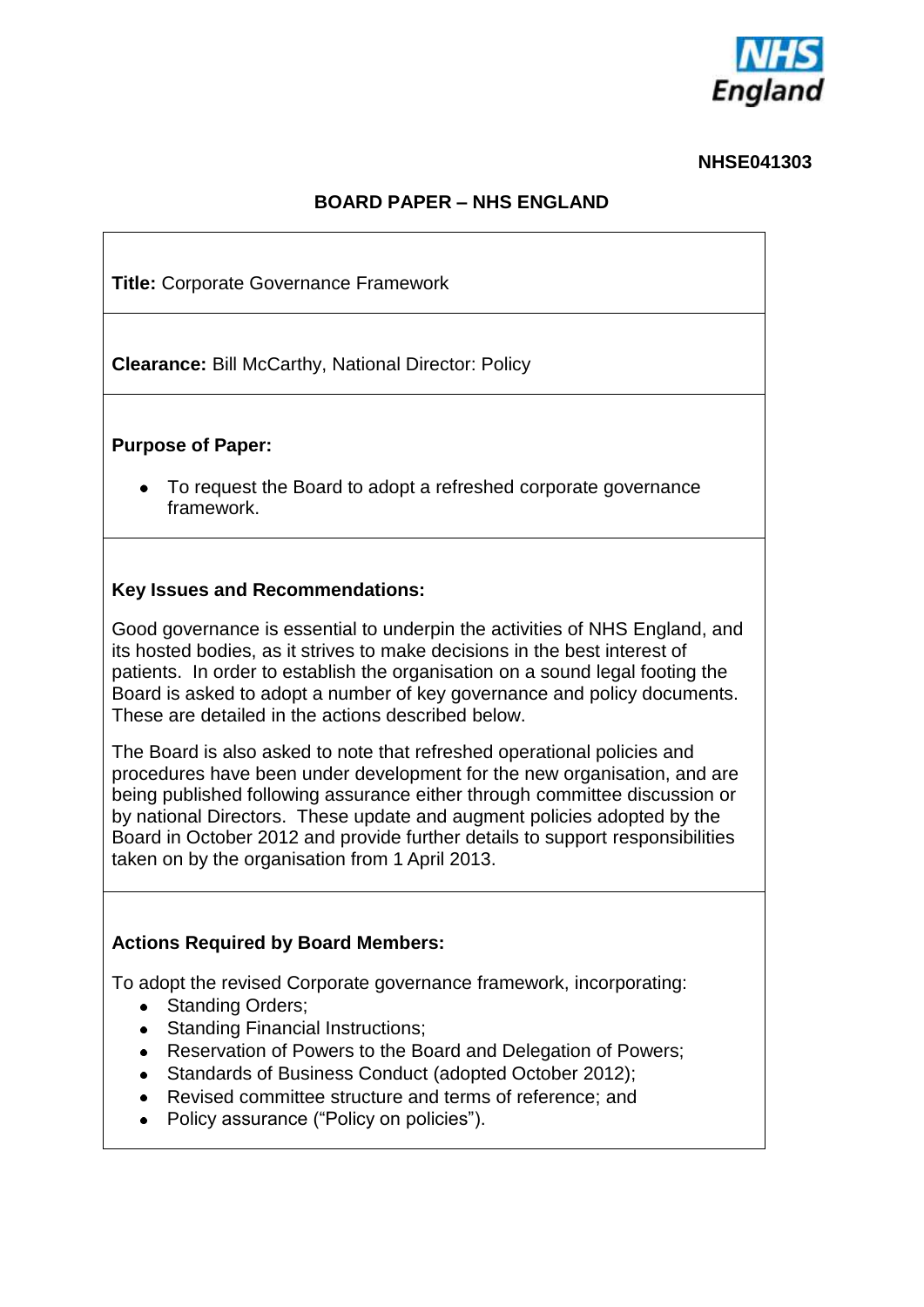# **Corporate Governance Framework**

# **Introduction**

- 1. Leading edge governance will be fundamental to ensure NHS England makes decisions in the best interests of the patients it serves, will help staff to understand their responsibilities and accountabilities, and is essential for patients and the public to be able to hold the organisation to account.
- 2. Since its formal establishment as an Executive Non-Departmental Public Body from 1 October 2012, the NHS Commissioning Board (NHS CB) was in a preparatory phase leading up to the taking on of its full range of responsibilities from 1 April 2013. At its February 2013 meeting, the Board received an update on work being undertaken to update the Corporate governance framework, ensuring it is suitable to support the on-going operation of the organisation once it took on its full range of statutory duties.
- 3. This paper presents the finalised corporate governance framework and supporting documents for adoption by the Board. As agreed by the Board in February, key components such as the Standing Orders, Standing Financial Instructions and Scheme of Delegation have been agreed under delegated authority, in order to ensure they were in place in advance of 1 April 2013.

#### **The Harris review**

- 4. During the preparation of this refreshed Corporate governance framework, the DH published the report of the Independent review of the arrangements made by SHAs for the approval of registered medical practitioners and approved clinicians under the Mental Health Act 1983 ("The Harris review"). This highlighted technical irregularities in delegation arrangements in some SHAs, with delegations made that were not permitted by the statutory regime.
- 5. NHS England has reviewed all of the statutory duties and powers conferred upon the organisation by the NHS Act 2006 (as amended by the Health and Social Care Act 2012) and other associated legislative and regulatory amendments. It can confirm that it is clear about the legislative requirements associated with each of the statutory functions for which NHS England is responsible, including any restrictions on delegation of those functions. The scheme of delegation and powers reserved to the Board incorporated within the Corporate governance framework sets out the extent of these restrictions.
- 6. The enclosed framework, in particular the Reservation of powers to the Board and delegation of powers, has been developed with external legal support; it has been assessed in the light of the findings of the Harris review in order to ensure that the proposed delegations comply with the Board's statutory functions and duties.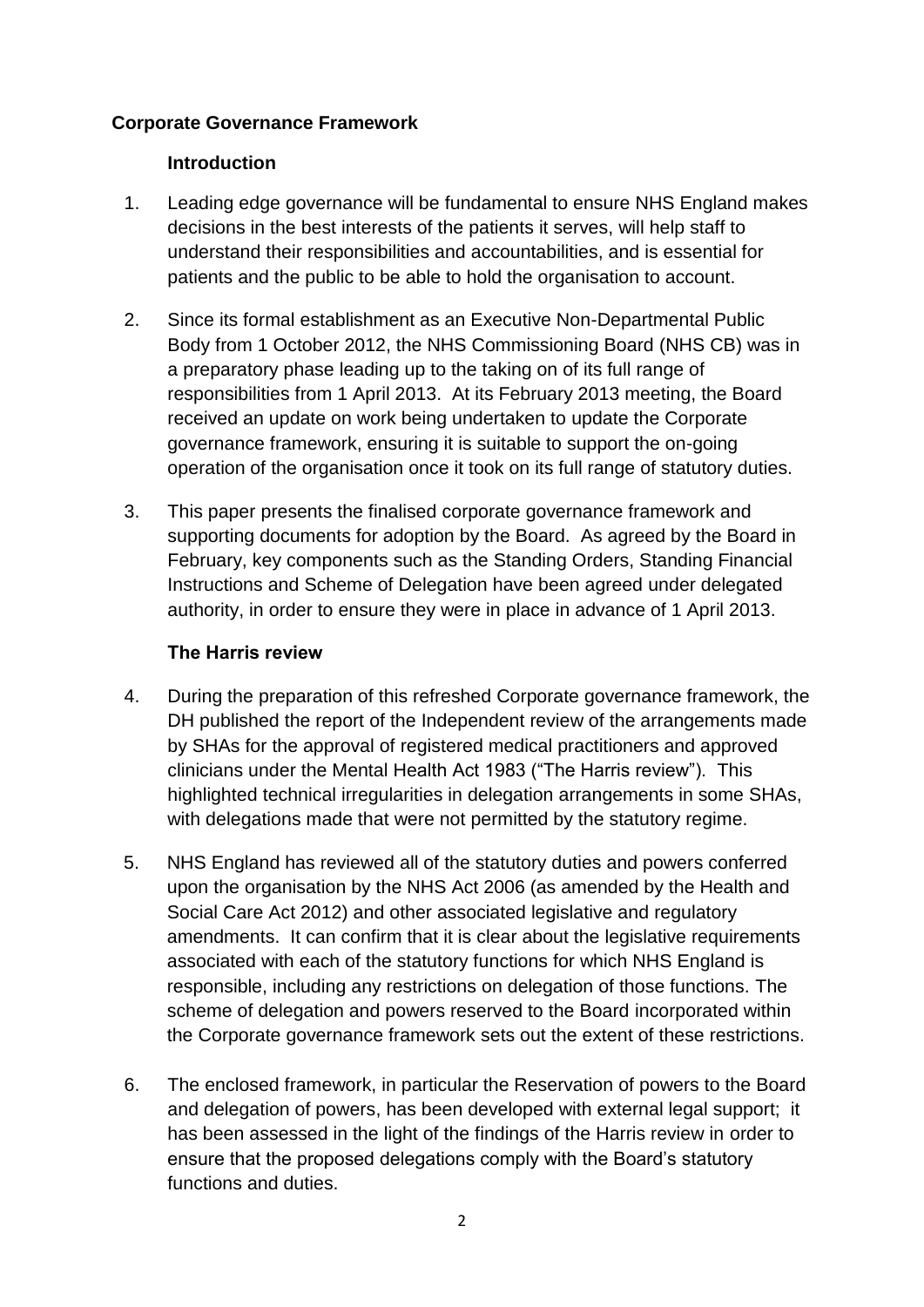### **Corporate governance framework**

- 7. At its meeting on October 2012, the Board adopted a corporate governance framework which included:
	- Schedule of matters reserved to the Board;
	- Scheme of delegation;
	- Terms of reference for a number of Board committees;
	- Standards of business conduct:
	- Standing orders:
	- Standing financial instructions; and
	- Risk management strategy.
- 8. Since the Board's discussion in February 2013, particular priority has been given to revising the Scheme of delegation and ensuring that Standing orders and Standing financial instructions are fit for purpose. Further work has also been undertaken on the Board committee structure and their associated terms of reference.

#### a. Scheme of delegation

A revised Scheme of delegation ("Reservation of Powers to the Board and Delegation of Powers") has been prepared by the governance and finance teams with external legal support, input from non-executive directors and extensive involvement of the senior leadership team.

The scheme has been designed with colleagues from the Operations Directorate and hosted bodies (including CSUs) in order to ensure it provides a framework which will support their work and ensure clarity about decisions that can be taken, not only at different levels within the national support centre, but also across the whole organisation.

As described in February, the scheme has been prepared to ensure the organisation is as responsive as possible to patients' needs by providing for robust decisions to be made at as local a level as possible, and reserved centrally only when required.

The scheme that has been prepared describes the arrangements for delegated decision-making. Other aspects of the Corporate governance framework (notably the committee structure and associated terms of reference) provide the complementary clarity needed about the processes and structures in place to assure the Board that robust decisions have been made and the intended outcomes delivered.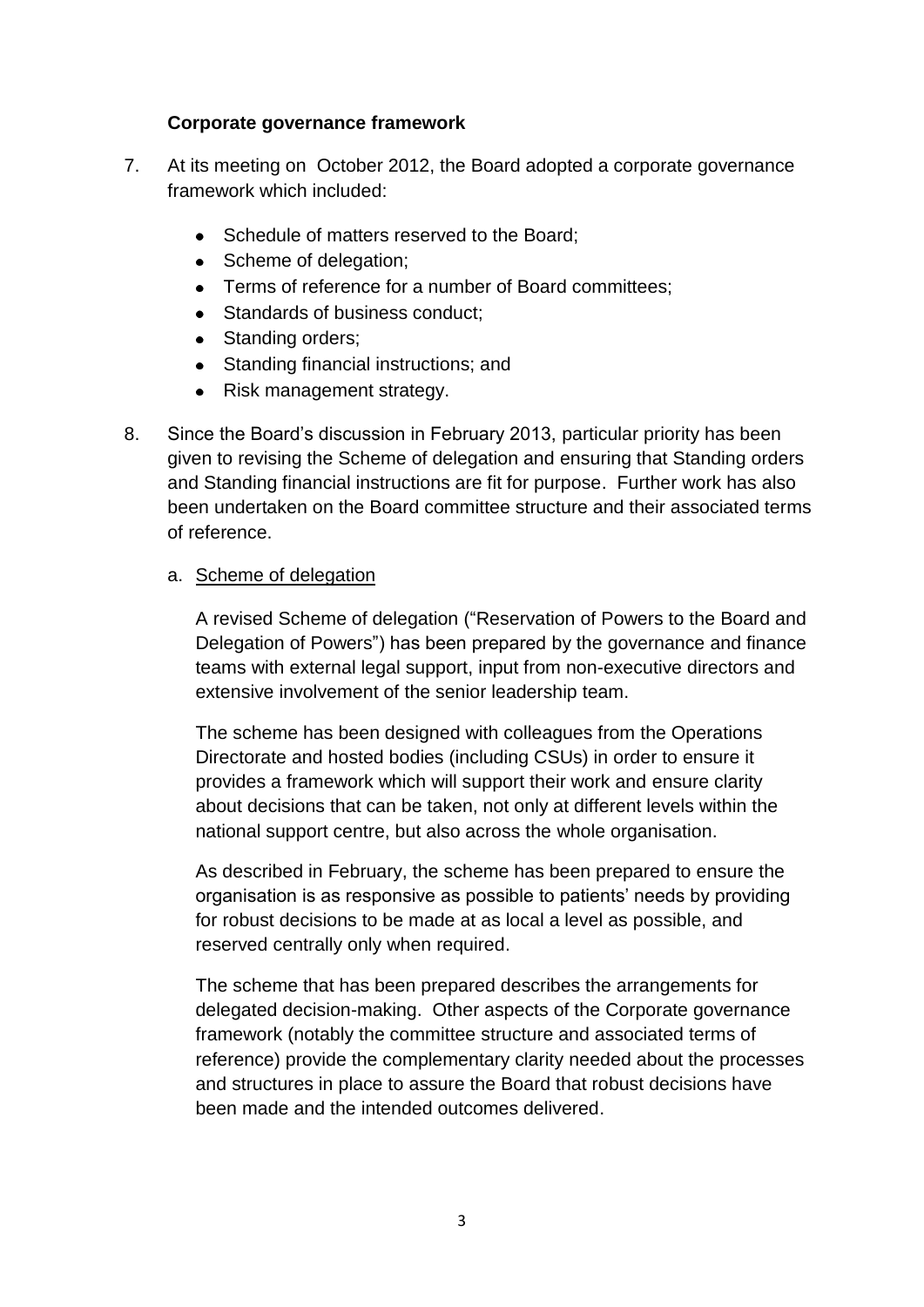The Board is asked to adopt this scheme, which was approved under delegated authority by a task and finish group before the organisation took on its full range of duties.

### b. Standing financial instructions

Standing Financial Instructions (SFIs) have been refreshed to reflect the full range of powers, delegations and controls that NHS England is now subject to. As an Arm's Length Body of the DH, NHS England is subject to a range of spend controls required by the Cabinet Office and DH; these have been reflected in the scheme of financial delegations included as an appendix to the SFIs.

The Board is asked to adopt this scheme, which was approved under delegated authority by a task and finish group before the organisation took on its full range of duties.

### c. Board committee structure and terms of reference

The Corporate governance framework includes the proposed high-level Board committee structure, which has been amended from that adopted in October 2012 to include:

- The Quality and clinical risk committee proposed and agreed at the February Board meeting;
- An over-arching Directly commissioned services committee and the Clinical priorities advisory group;
- Refocused arrangements for finance, with a Finance and investment committee and a Procurement controls committee;
- Clarity on the respective responsibilities of the Remuneration and terms of service committee and the Executive HR sub-committee, including ability for the former to delegate some functions to the latter.

This structure is intended to enable NHS England's Board to focus its energy on strategy development and delivery of priority outcomes to support patients' best interests.

The committees will support the Board by undertaking detailed developmental work on its behalf, providing clear recommendations for Board approval and adoption. They will also have an important role in ensuring the Board receives appropriate assurance that its agreed strategies and frameworks are being properly delivered.

The committees will not, however, be responsible for operational delivery of the organisation's responsibilities. This is delegated to the Chief Executive, who is supported in that task by the Executive team and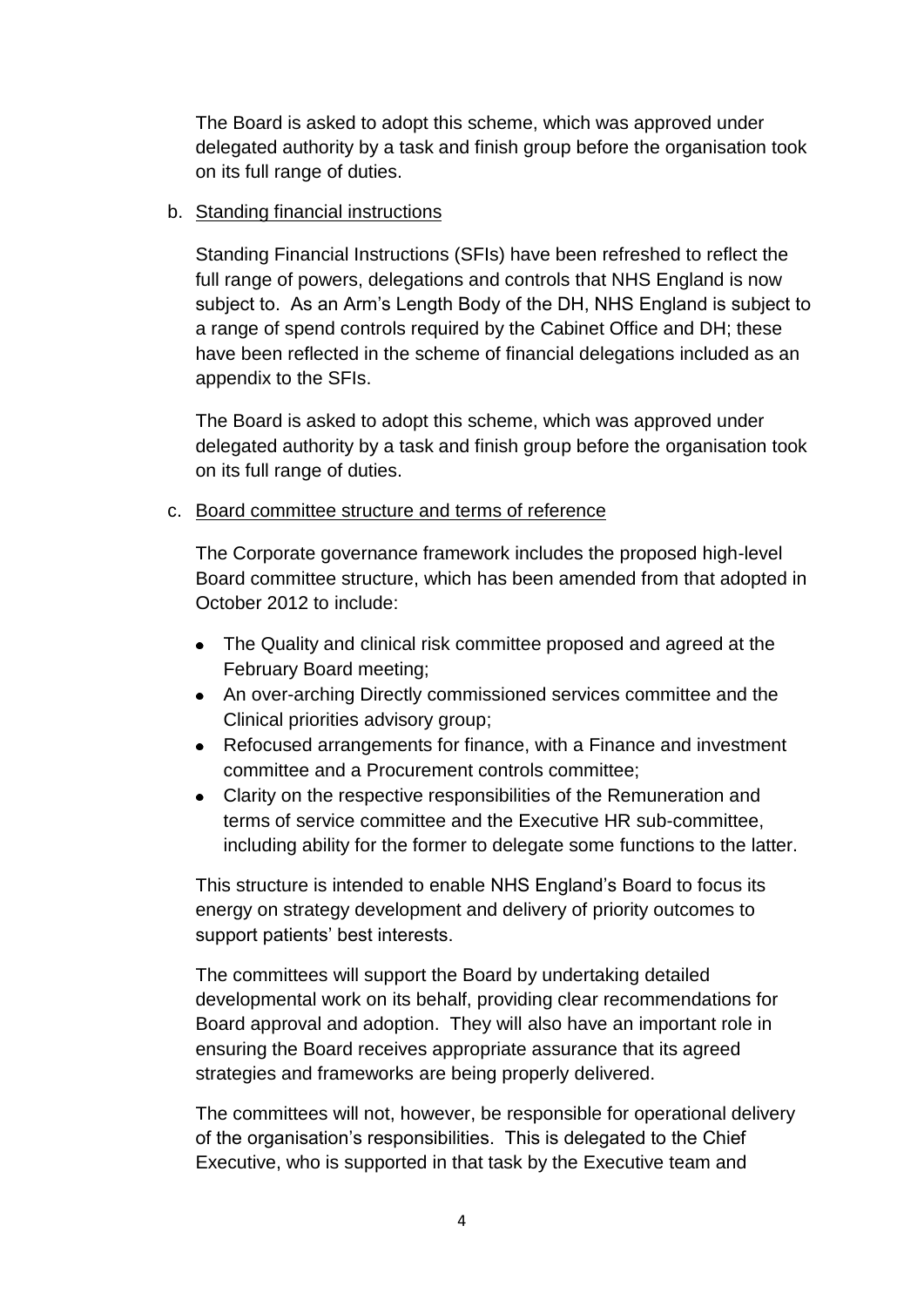officers. In addition, given the scale of the Board's remit, an Operations executive has been established, chaired by the Chief Operating Officer and with membership including Regional Directors.

The Board is asked to agree to the proposed Board committee structure and to agree the terms of reference for the:

- Audit committee:
- Remuneration and terms of service committee;
- Executive HR sub committee;
- Commissioning support committee;
- Procurement controls committee.

Terms of reference for the Quality and clinical risk committee, Directly commissioned services committee and Finance and investment committee are under development and will be presented to the Board at its next meeting.

# **Policies**

9. At its 1 October 2012 meeting, the NHS CB adopted a range of policies related to HR, information governance, business continuity, freedom of information and health and safety. A full review of policies is under way to ensure these remain fit for purpose, as well as developing a more comprehensive suite of policies moving beyond those simply required as a legal minimum.

# Policy assurance

10. Policy assurance has been provided at committee and sub-committee level in some instances (for example policies related to HR and those related to primary care commissioning). All remaining policies other than those reserved for Board sign-off (those within this Corporate governance framework) are subject to National Director review and sign-off.

# Policy on policies

- 11. All policies will be published using a standard pro-forma which enacts the organisation's "policy on policies". This pro-forma is incorporated within the Corporate governance framework and is consistent with good practice such as that issued by the NHS Litigation Authority. As part of the assurance process, policies will therefore be expected to include:
	- The over-arching policy statement;
	- Scope (including who is covered by the policy);
	- Roles and responsibilities;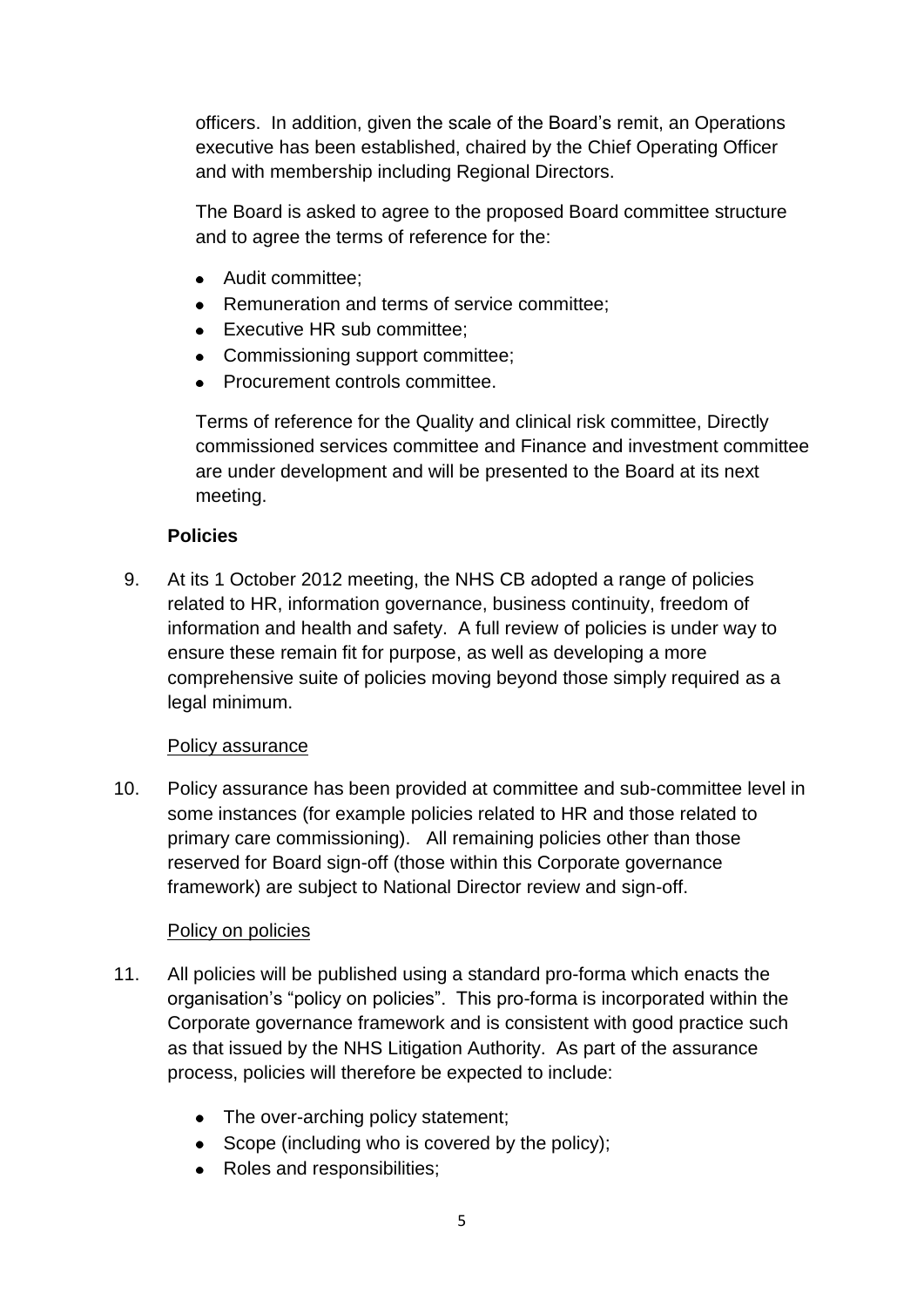- Corporate level procedures;
- Distribution plans;
- Training plans;
- Arrangements for monitoring compliance;
- Compliance with Equalities duties;
- Associated documentation and references where applicable;
- Version control tracker:
- Document approval tracker (included during the drafting stage).

# Current policy status

- 12. A summary of the current position related to policies is included in Annex 2 to this paper which highlights areas where:
	- a) new policies have been completed for immediate adoption;
	- b) existing policies have been refreshed for immediate adoption;
	- c) existing policies will be refreshed for assurance and adoption over the first quarter;
	- d) new policies are under preparation for assurance and adoption by July 2013.

#### **Summary and recommendations**

13. The Board is invited to adopt the Corporate governance framework (Annex 1) and to note the work being undertaken to support the organisation through provision of a comprehensive and updated series of corporate policies and procedures (Annex 2).

**Bill McCarthy National Director: Policy April 2013**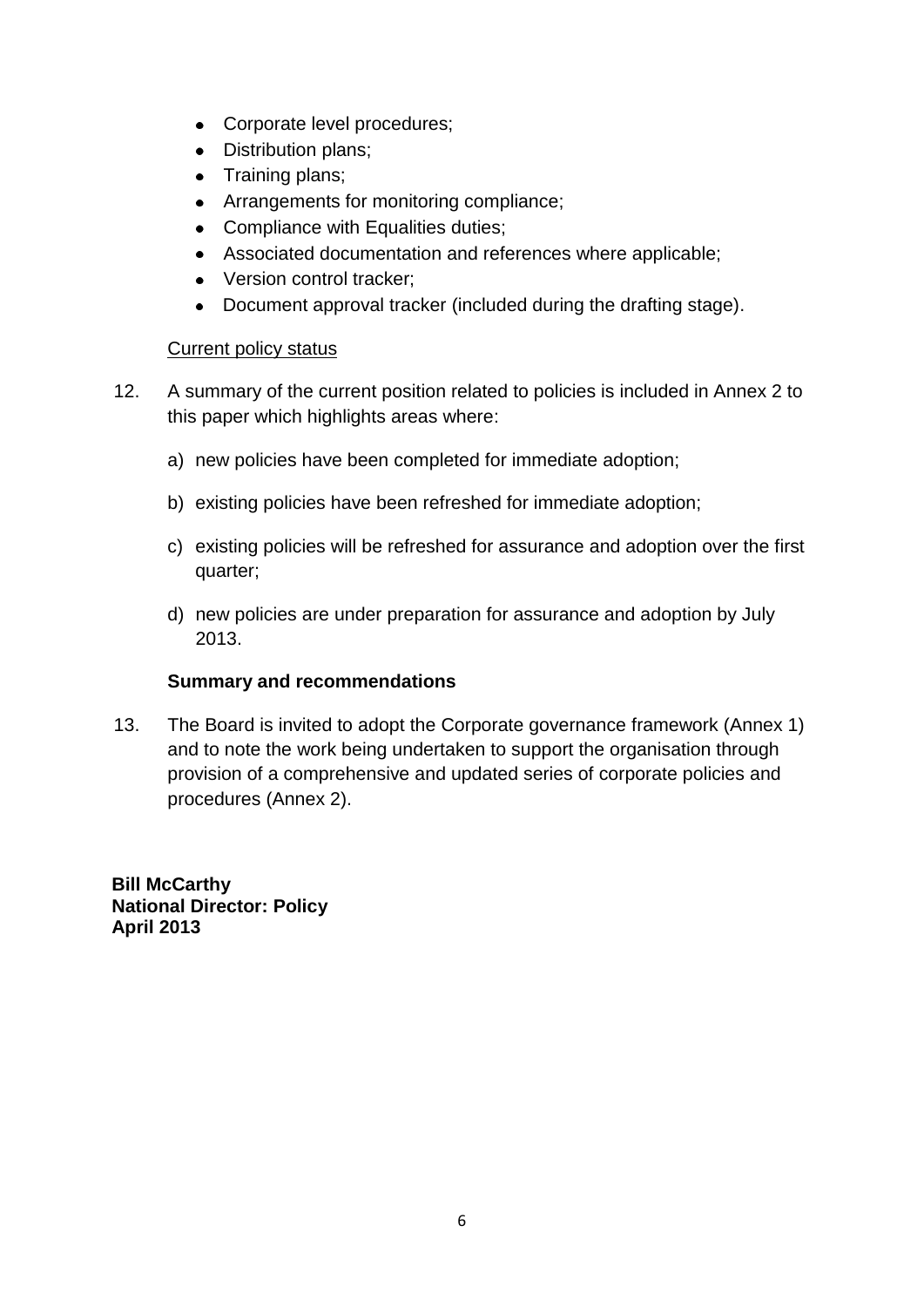

 $\mathfrak{o}^{\mathfrak{v}}_{\bullet}$ 

чă

# **Corporate governance framework**





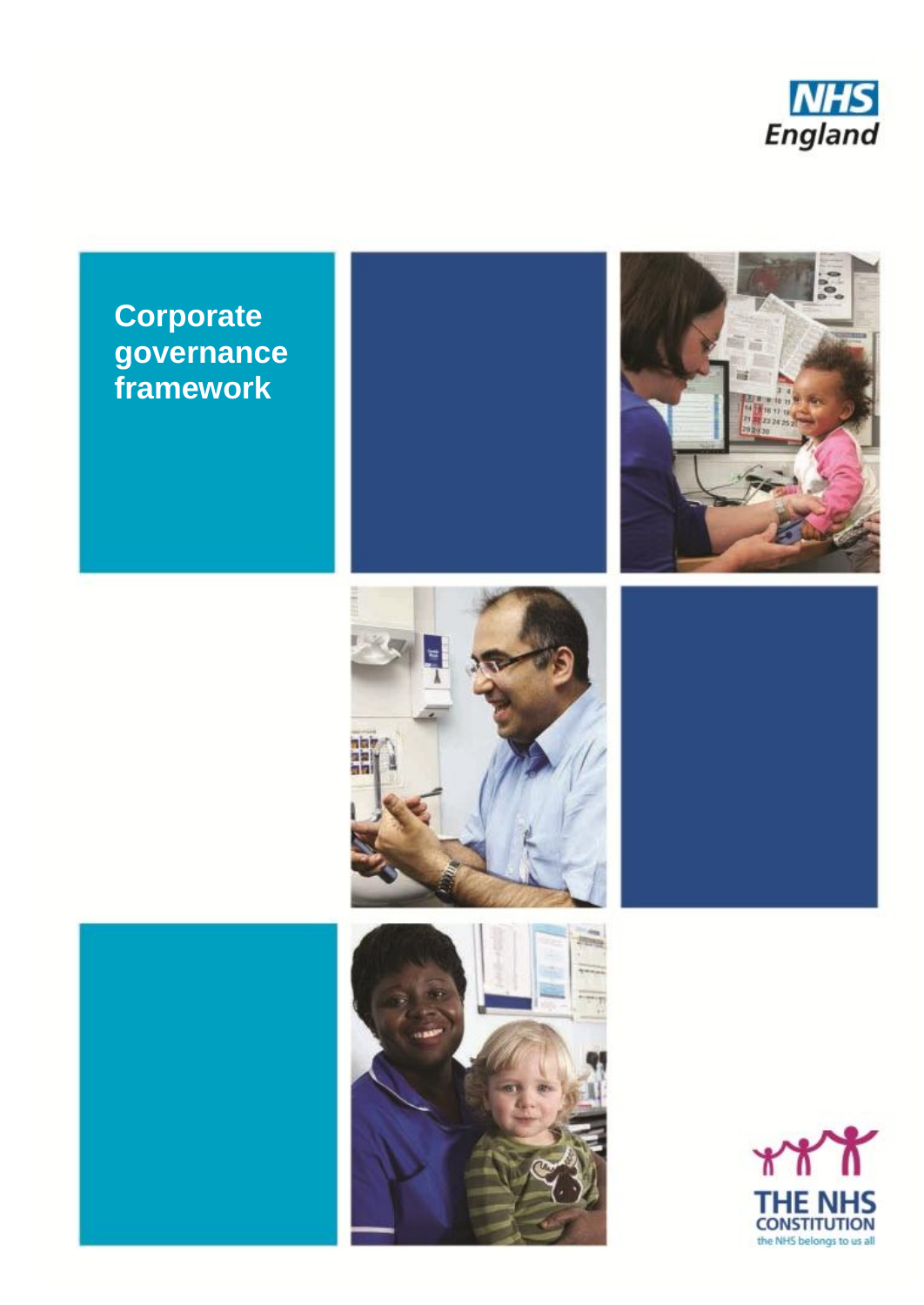# **Corporate Governance Framework**

Issue Date: 4 April 2013

Document Number: POL\_0003

Prepared by: Head of Governance and Board Secretary and Head of Assurance & Procurement

| Document Number: POL 0003 | Issued Date: 04-04-2013      | Version Number: 01.03 |
|---------------------------|------------------------------|-----------------------|
| Status: Draft             | Next Review Date: March 2013 | Page 2 of 16          |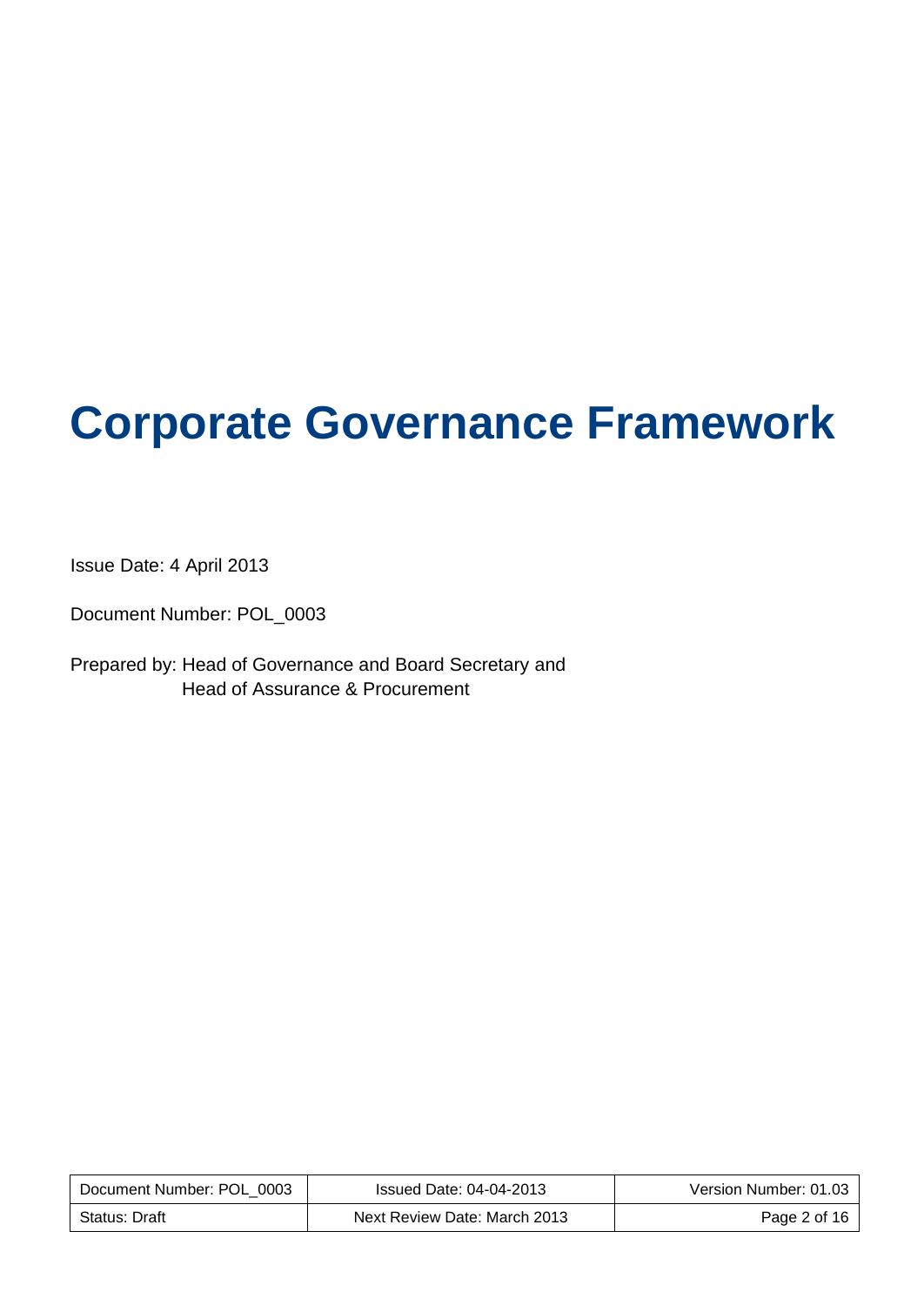# <span id="page-8-0"></span>**Information Reader Box**

| Directorate                           |                                                                | Purpose       |
|---------------------------------------|----------------------------------------------------------------|---------------|
| Medical                               |                                                                | Tools         |
| Nursing                               |                                                                | Guidance      |
| Patients & Information                |                                                                | Resources     |
| Finance                               |                                                                | Consultations |
| Operations                            |                                                                |               |
| <b>Commissioning Development</b>      |                                                                |               |
| Policy                                |                                                                |               |
| Human Resources                       |                                                                |               |
| <b>Publications Gateway Reference</b> | <b>XX</b>                                                      |               |
| Document Purpose                      | NHS Commissioning Board Corporate Governance Framework         |               |
| <b>Document Name</b>                  | Corporate Governance Framework                                 |               |
| <b>Publication Date</b>               | 4 April 2013                                                   |               |
| <b>Target Audience</b>                | All NHS Commissioning Board Officers                           |               |
| <b>Additional Circulation List</b>    | n/a                                                            |               |
| Description                           | Corporate Governance Framework for the NHS Commissioning Board |               |
| <b>Cross Reference</b>                | n/a                                                            |               |
| <b>Superseded Document</b>            | n/a                                                            |               |
| <b>Action Required</b>                | Draft for Comment                                              |               |
| Timing/Deadlines                      | 4 April 2013                                                   |               |
| Author                                | Jon Schick, Head of governance and board secretary             |               |
|                                       | <b>Quarry House</b>                                            |               |
|                                       | <b>LEEDS</b>                                                   |               |

| Document Number: POL 0003 | Issued Date: 04-04-2013      | Version Number: 01.03 |
|---------------------------|------------------------------|-----------------------|
| Status: Draft             | Next Review Date: March 2013 | Page 3 of 16          |

E-mail: jon@nhs.net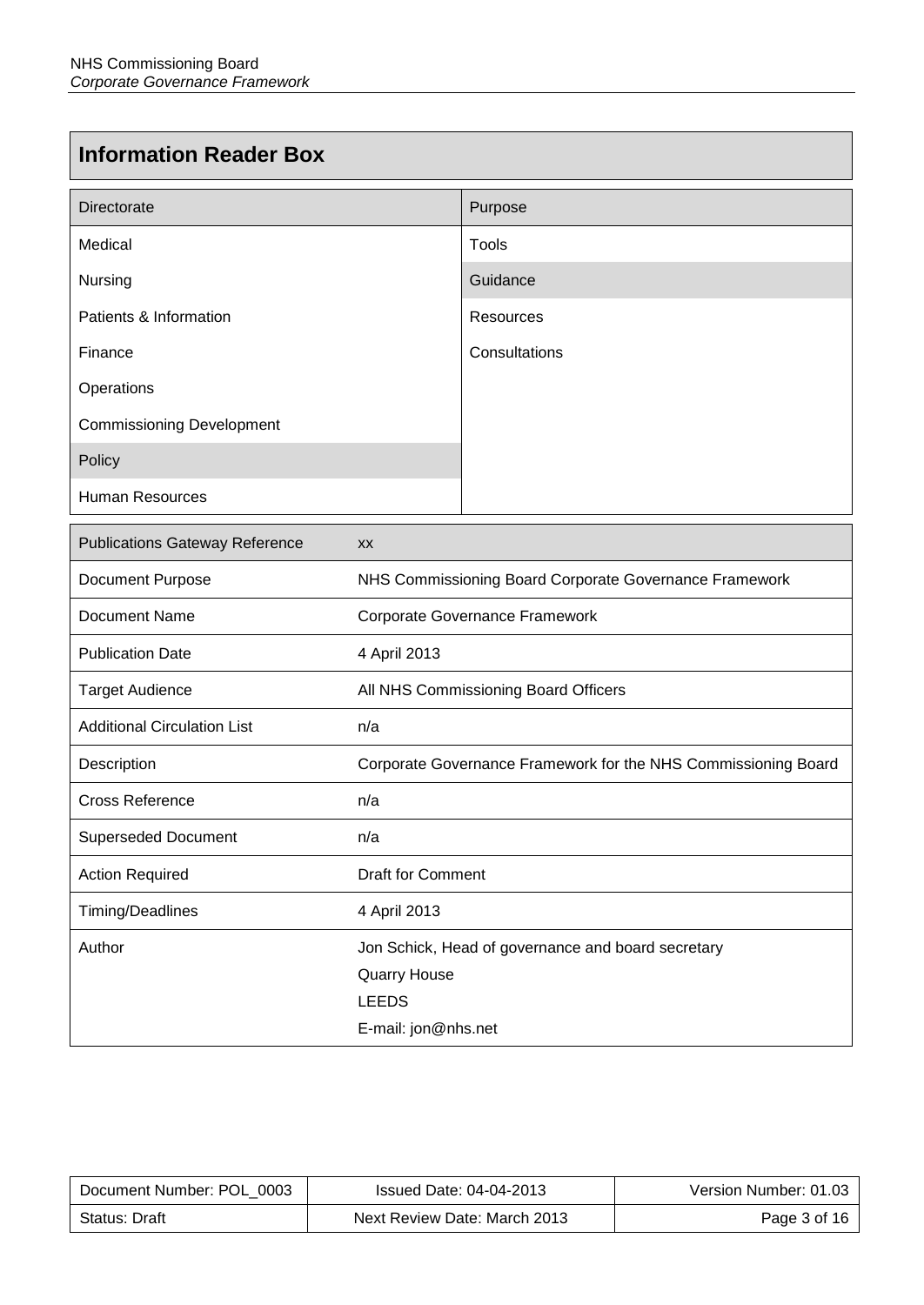# <span id="page-9-0"></span>**Document Status**

This is a controlled document. Whilst this document may be printed, the electronic version posted on the intranet is the controlled copy. Any printed copies of this document are not controlled.

As a controlled document, this document should not be saved onto local or network drives but should always be accessed from the intranet.

| Document Number: POL 0003 | Issued Date: 04-04-2013      | Version Number: 01.03 |
|---------------------------|------------------------------|-----------------------|
| Status: Draft             | Next Review Date: March 2013 | Page 4 of 16          |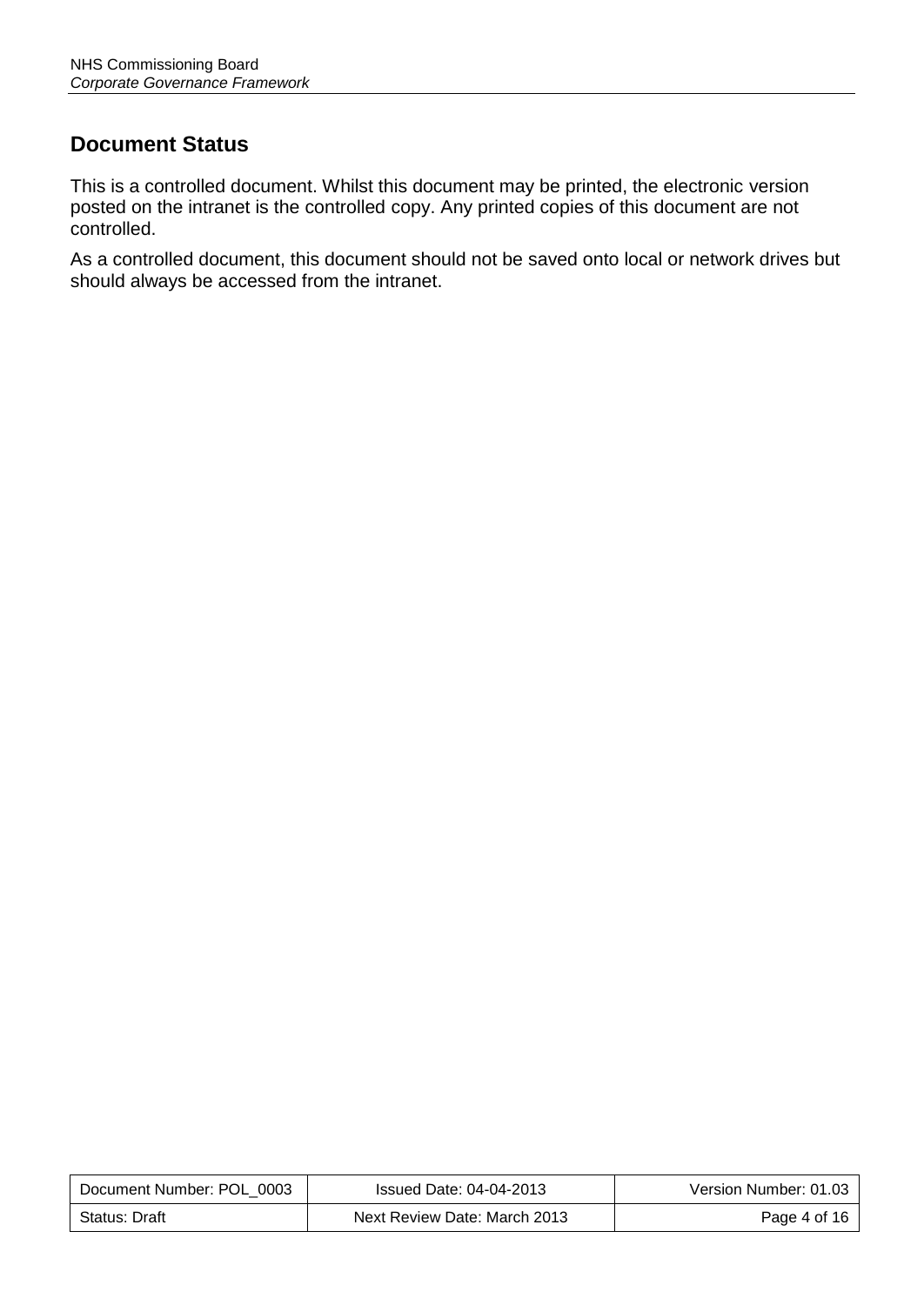# <span id="page-10-0"></span>**Contents**

| $\mathbf 1$    |  |
|----------------|--|
| $\overline{2}$ |  |
| 3              |  |
| 4              |  |
| 5              |  |
| 6              |  |
| $\overline{7}$ |  |
| 8              |  |
|                |  |

| Document Number: POL 0003 | Issued Date: 04-04-2013      | Version Number: 01.03 |
|---------------------------|------------------------------|-----------------------|
| Status: Draft             | Next Review Date: March 2013 | Page 5 of 16          |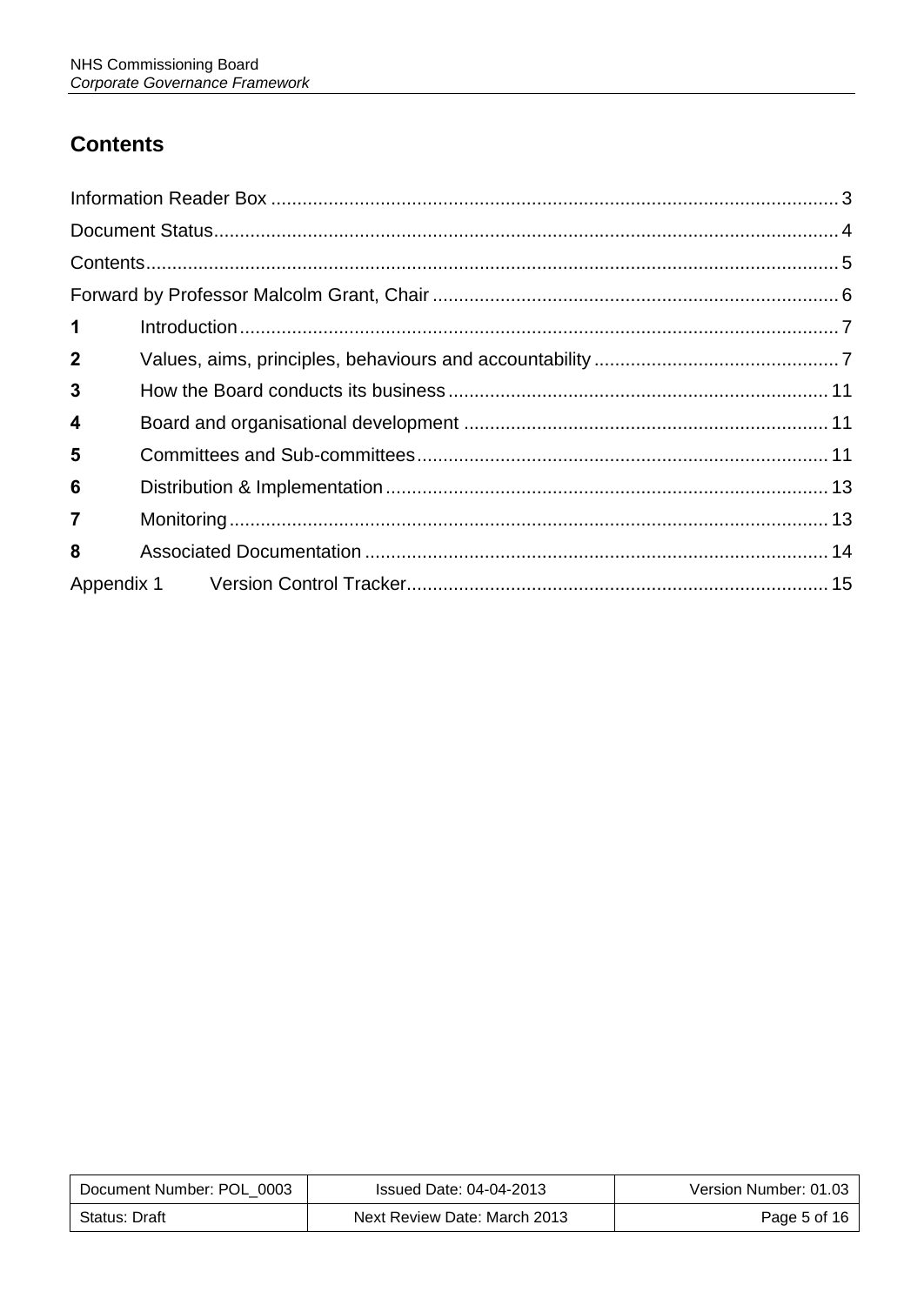# <span id="page-11-0"></span>**Forward by Professor Malcolm Grant, Chair**

The NHS in England is entering a wholly new era.

Parliament has transferred the responsibility for much of the future management of the NHS to NHS England. We will share responsibility with the Secretary of State for Health for promoting a comprehensive health service in England, tasked to achieve measurable improvements in healthcare as specified by the Government through an annually renewed Mandate. For the first time ever, the Government is specifying, through an open consultation process, the outcomes it seeks from the NHS over the coming years.

It is our duty to do everything in our power to achieve those outcomes.

We have to ensure real and sustainable improvements in health and care, putting patients at the heart of the system through a new approach to the commissioning of care. At a time of scarce resources and rising demand for healthcare, our obsession will be with securing the greatest value to patients. We have direct responsibility for commissioning primary care and specialist services, and we oversee, fund and work alongside the new Clinical Commissioning Groups in implementing a new clinically-led approach to commissioning all other services.

This creates a remarkable opportunity for a transformed approach to healthcare in England.

Our single-minded focus is on improving health outcomes for patients. We have established a brand new organisation and we are deeply conscious that it must be fit for purpose, and that it must be seen as fit for purpose. We are committed to openness and transparency in all our operations.

Our Corporate Governance Framework (the Framework) sets out the procedures by which NHS England will be governed and held to account for how we conduct our business, how we embed our commitment to openness and how we make ourselves accountable to the people and communities we serve.

# **Professor Malcolm Grant, Chair**

| Document Number: POL 0003 | Issued Date: 04-04-2013      | Version Number: 01.03 |
|---------------------------|------------------------------|-----------------------|
| Status: Draft             | Next Review Date: March 2013 | Page 6 of 16          |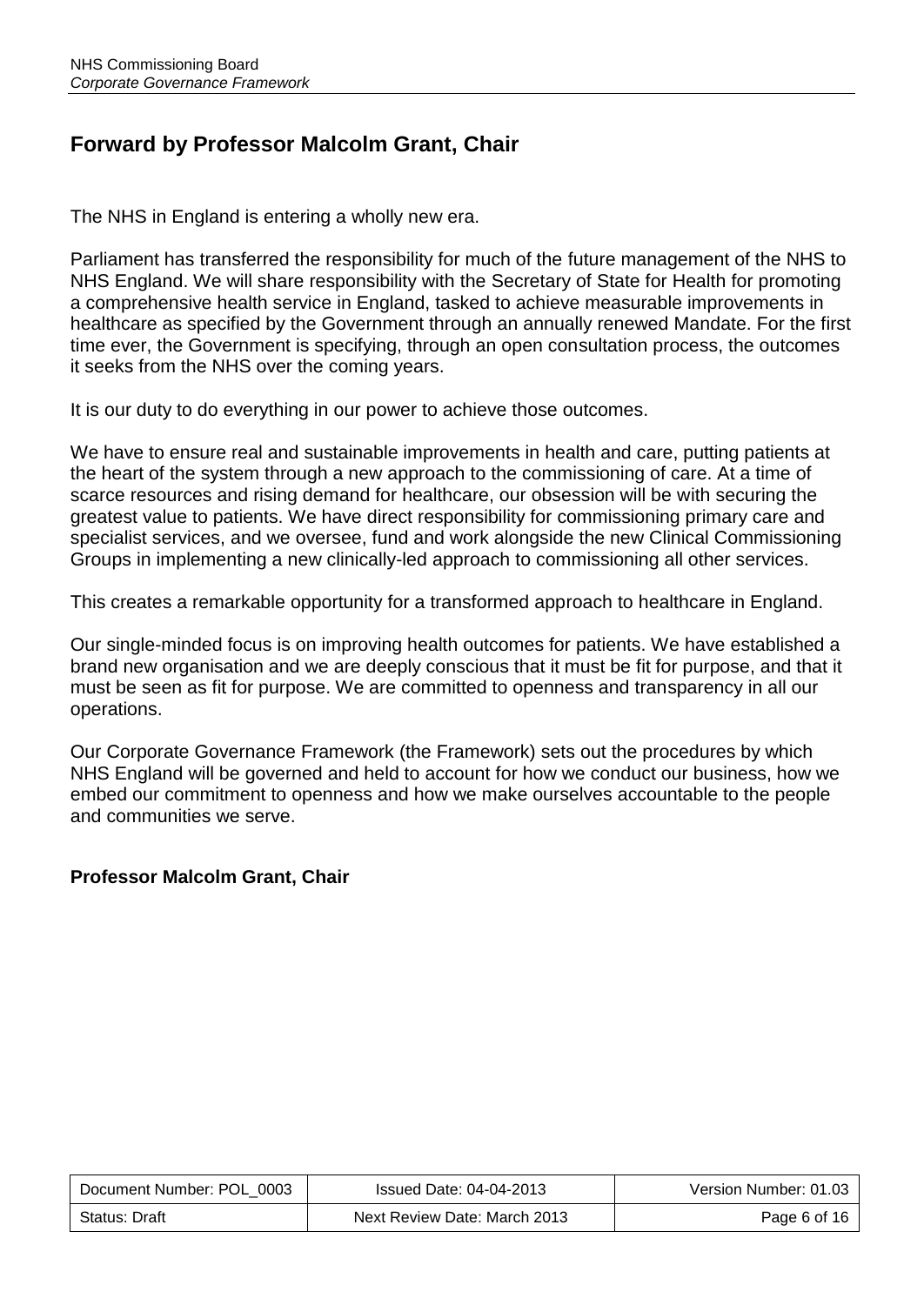# <span id="page-12-0"></span>**1 Introduction**

- 1.1 Effective governance is the cornerstone of well-managed organisations, whether they are in the public, private or voluntary sector.
- 1.2 This Framework describes the arrangements intended to provide a foundation of excellent governance, enabling NHS England to lead profound changes in the way NHS services will be planned, delivered and experienced.
- 1.3 The Framework sets out the principles and methods that NHS England will adhere to in delivering its role and functions. It describes how the Board will operate, references matters reserved for Board decision, and other areas where the powers of the Board will be delegated within the organisation.
- 1.4 These arrangements will be reviewed annually to ensure they remain fit for purpose, enabling the organisation to do everything within its power to support the delivery of excellent NHS services.

# <span id="page-12-1"></span>**2 Values, aims, principles, behaviours and accountability**

2.1 In order to meet its high aspirations for openness and accountability, NHS England aims to be transparent about the decisions it makes and the way in which it operates. This section of the corporate governance framework sets out values, aims, principles, behaviours and accountability arrangements which, together, will have a major influence on the culture of an organisation which is committed to openness, as well as to the people and communities it serves.

> The NHS Constitution lies at the heart of NHS England and everything we do. We are focussed on putting patients, clinicians and carers at the centre of decision-making in order to improve health outcomes and we will achieve this by being open, evidence-based and inclusive.

#### 2.2 **Aims**

Through its governance arrangements the Board aims to:

- ensure it meets its statutory obligations;
- ensure effective stewardship of public funds;
- maximise the effectiveness of the organisation; and
- be a model of excellence in corporate governance by adopting the highest standards of business conduct.

| Document Number: POL 0003 | Issued Date: 04-04-2013      | Version Number: 01.03 |
|---------------------------|------------------------------|-----------------------|
| Status: Draft             | Next Review Date: March 2013 | Page 7 of 16          |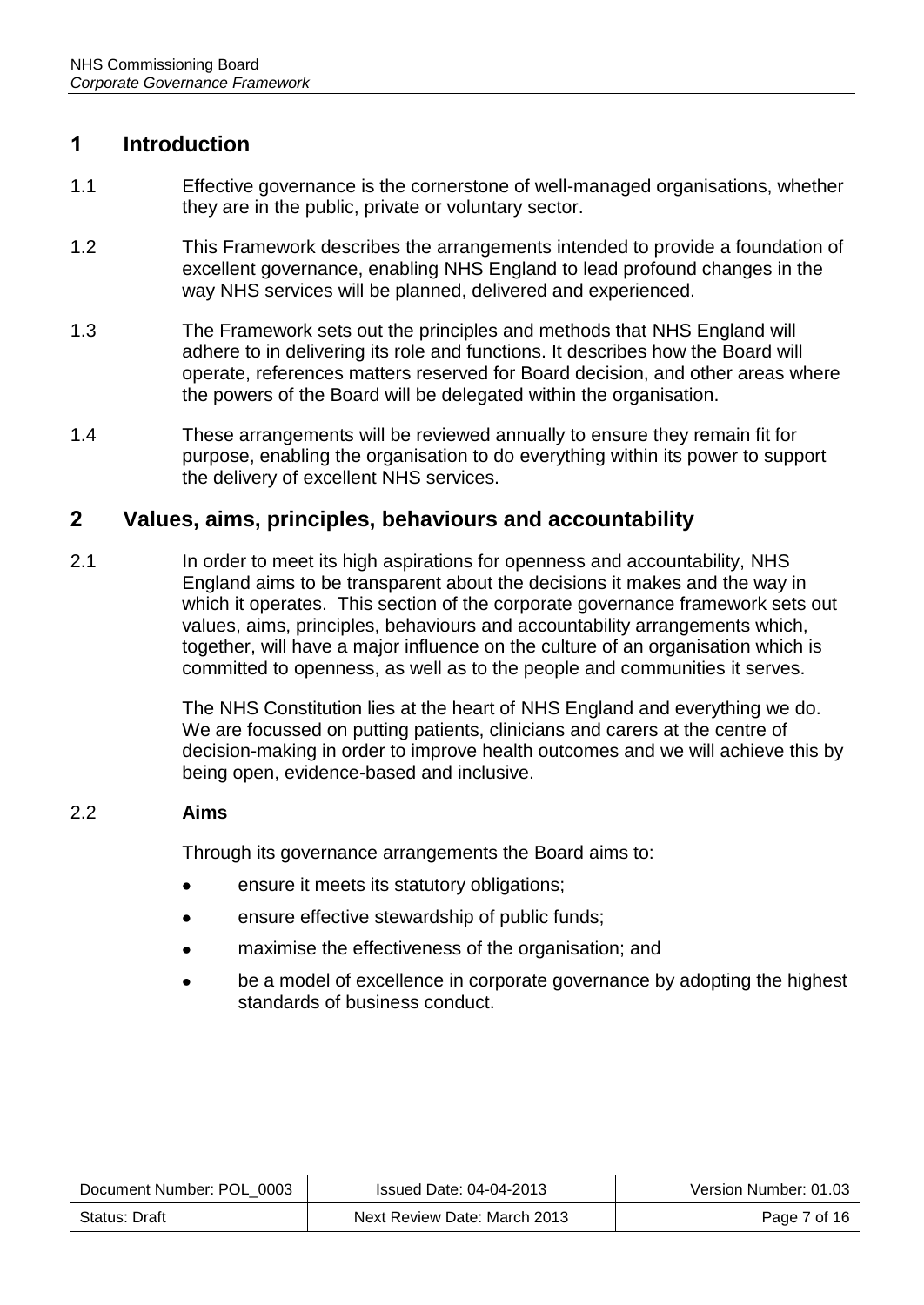# 2.3 **NHS Constitution Principles**

- 2.3.1 NHS England will adhere to the principles that guide the NHS, as set out in the NHS Constitution:
	- **The NHS provides a comprehensive service**, available to all irrespective of gender, race, disability, age, sexual orientation, religion or belief. It has a duty to each and every individual that it serves and must respect their human rights. At the same time, it has a wider social duty to promote equality through the services it provides and to pay particular attention to groups or sections of society where improvements in health and life expectancy are not keeping pace with the rest of the population;
	- **Access to NHS services is based on clinical need**, not on an  $\bullet$ individual's ability to pay. NHS services are free of charge, except in limited circumstances sanctioned by Parliament;
	- **The NHS aspires to the highest standards** of excellence and professionalism – in the provision of high-quality care that is safe, effective and focused on patient experience; in the planning and delivery of the clinical and other services it provides; in the people it employs, and the education, training and development they receive; in the leadership and management of its organisations; and through its commitment to innovation and to the promotion and conduct of research to improve the current and future health and care of the population;
	- **NHS services must reflect the needs and preferences of patients**, their families and their carers. Patients, with their families and carers, where appropriate, will be involved in and consulted on all decisions about their care and treatment;
	- **The NHS works across organisational boundaries** and in partnership with other organisations in the interest of patients, local communities and the wider population. The NHS is an integrated system of organisations and services bound together by the principles and values now reflected in the Constitution. The NHS is committed to working jointly with local authorities and a wide range of other private, public and third sector organisations at national and local level to provide and deliver improvements in health and well-being;
	- **The NHS is committed to providing best value** for taxpayers' money and the most effective, fair and sustainable use of finite resources. Public funds for healthcare will be devoted solely to the benefit of the people that the NHS serves;
	- **The NHS is accountable** to the public, communities and patients that it serves. The NHS is a national service funded through national taxation, and it is the Government which sets the framework for the NHS and which

| Document Number: POL 0003 | Issued Date: 04-04-2013      | Version Number: 01.03 |
|---------------------------|------------------------------|-----------------------|
| Status: Draft             | Next Review Date: March 2013 | Page 8 of 16          |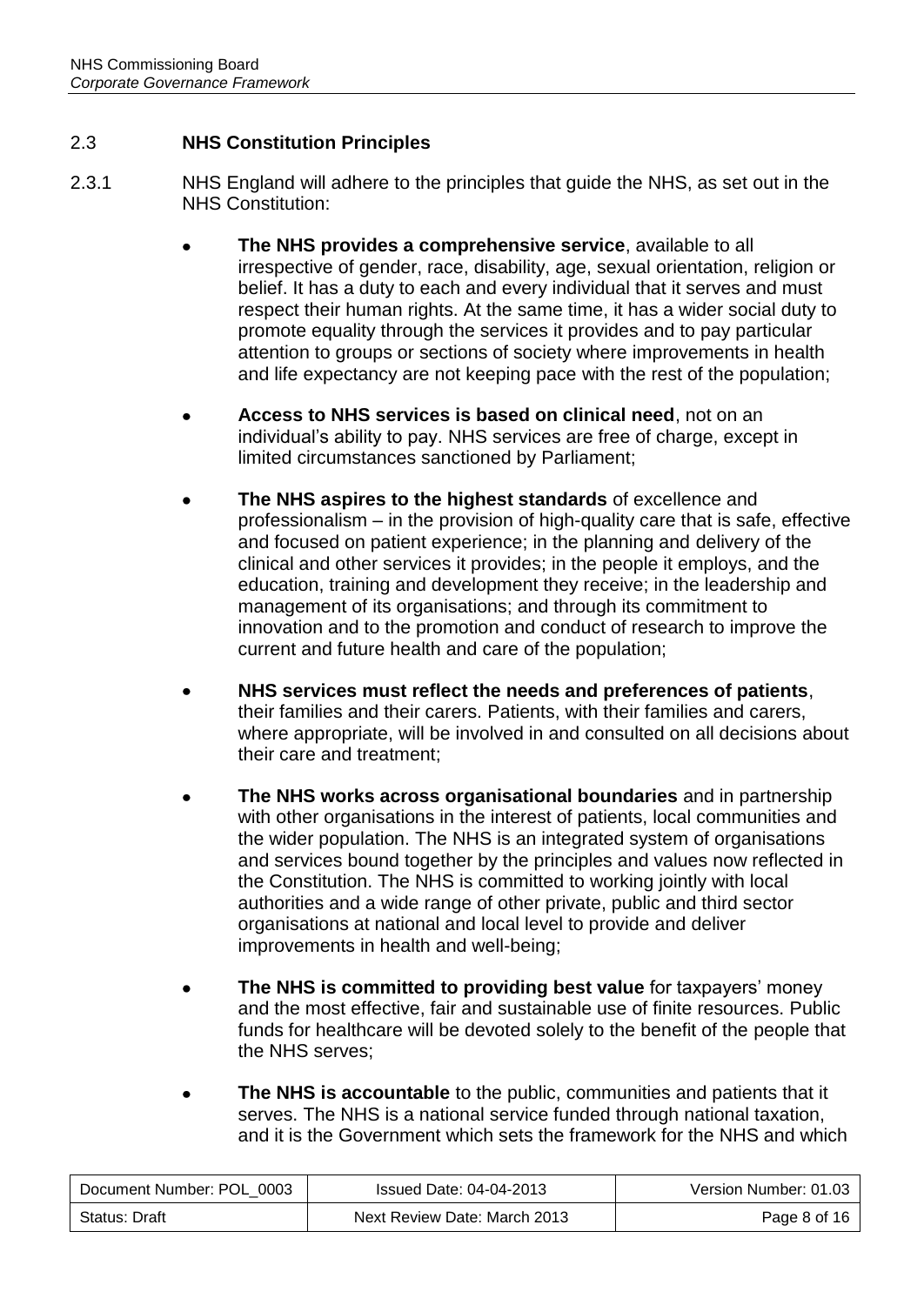is accountable to Parliament for its operation. However, most decisions in the NHS, especially those about the treatment of individuals and the detailed organisation of services, are rightly taken by the local NHS and by patients with their clinicians. The system of responsibility and accountability for taking decisions in the NHS should be transparent and clear to the public, patients and staff.

### 2.4 **Nolan Principles**

- 2.4.1 In addition, the Board and Officers of NHS England will observe the highest standards of probity in relation to the stewardship of public funds, the management of the organisation, and the conduct of its business.
- 2.4.2 NHS England will act as a role model to the clinical commissioning system and the NHS as a whole, adopting and maintaining excellent standards of propriety. In doing so, the Board and all Officers of NHS England will adhere to the seven Nolan principles underpinning public office:
	- **Selflessness**: holders of public office should take decisions solely in terms of the public interest. They should not do so in order to gain financial or other material benefits for themselves, their family, or other friends.
	- **Integrity**: holders of public office should not place themselves under any financial or other obligation to outside individuals or organisations that might influence them in the performance of their official duties.
	- **Objectivity**: in carrying out public business, including making public appointments, awarding contracts, or recommending individuals for rewards and benefits, holders of public office should make choices on merit.
	- **Accountability**: holders of public office are accountable for their decisions and actions to the public and must submit themselves to whatever scrutiny is appropriate to their office.
	- **Openness**: holders of public office should be as open as possible about all their decisions and actions that they take. They should give reasons for their decisions and restrict information only when the wider public interest clearly demands.
	- **Honesty**: holders of public office have a duty to declare any private interests relating to their public duties and to take steps to resolve any conflicts arising in a way that protects the public interest.
	- **Leadership**: holders of public office should promote and support these principles by leadership and example.

| Document Number: POL 0003 | Issued Date: 04-04-2013      | Version Number: 01.03 |
|---------------------------|------------------------------|-----------------------|
| Status: Draft             | Next Review Date: March 2013 | Page 9 of 16          |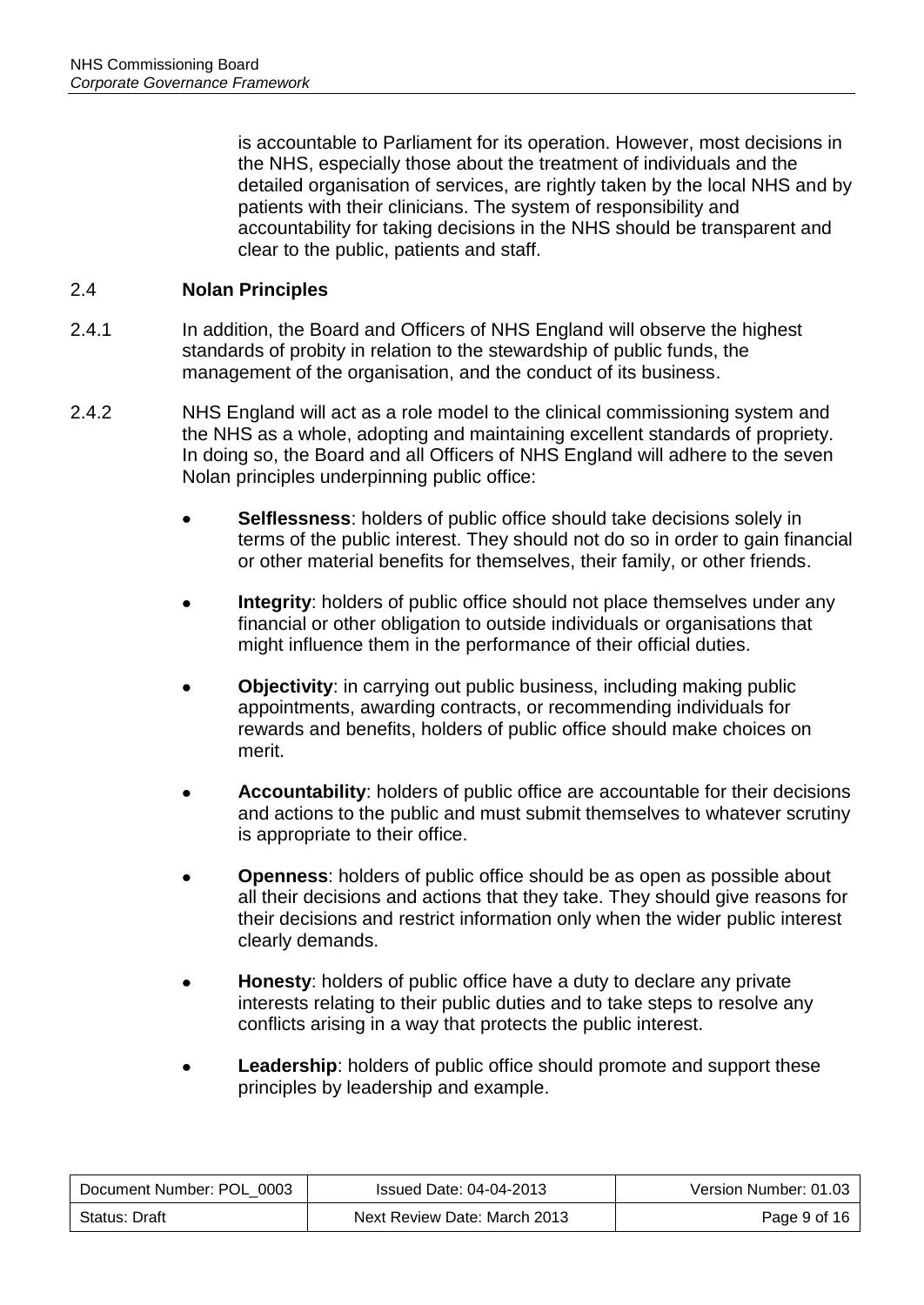# 2.5 **Behaviours**

- 2.5.1 NHS England strives to leading by example
	- **We prioritise patients in every decision we take:** Everything we do is directly connected to our purpose of improving outcomes – not a process, not an organisation, not a profession – but the people who are at the heart of all that we do.
	- **We listen and learn:** We believe everybody has good ideas and has the right to be listened to carefully and thoughtfully. We respect and support each other, building trust and empowering one another and staff across the NHS, to achieve the highest standards.
	- **We are evidence-based:** We listen to the people and communities we serve, we look at insight and evidence and we measure our outcomes, so that our decisions are objective and we understand their impact.
	- **We are open and transparent:** We are accountable and we take individual and collective responsibility for our actions. We act with integrity and we are transparent about the decisions we make, the way we operate and the impact we have.
	- **We are inclusive:** We work in partnership with patients, clinicians in the NHS, the public and our partners because we get the very best outcomes when we work together with common purpose.
	- **We strive for improvement:** We believe we can always do better for patients and will challenge and seek challenge. We share ideas and knowledge and take risks because we believe in innovation and learn from our mistakes.

# 2.6 **Accountability**

- 2.6.1 NHS England is accountable to the Secretary of State for Health, through the Department of Health. Its objectives will be set by the Government through a "mandate" which must be updated each year, following consultation. NHS England will demonstrate its accountability to all its stakeholders by:
	- The appointment of the Chief Executive as Accounting Officer;
	- Publishing its annual business plan;
	- Publishing information about its activities in accordance with its publication scheme;
	- Publishing a Freedom of Information policy;
	- Publishing a clear complaints process;
	- External audit of its accounts by the National Audit Office; and,
	- Laying its report and accounts annually before Parliament.

| Document Number: POL 0003 | Issued Date: 04-04-2013      | Version Number: 01.03 |
|---------------------------|------------------------------|-----------------------|
| Status: Draft             | Next Review Date: March 2013 | Page 10 of 16         |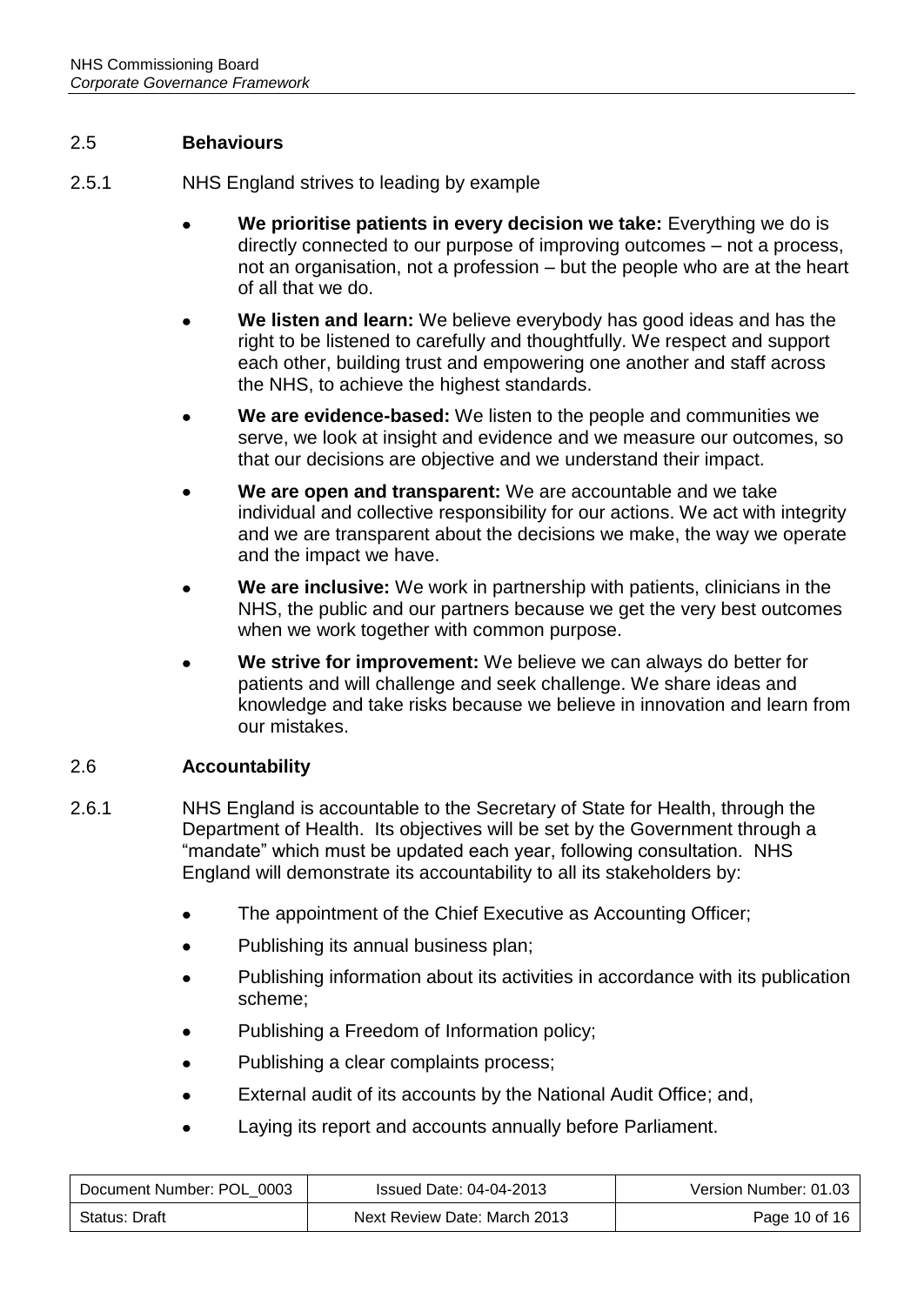- 2.6.2 NHS England is committed to openness and transparency in its work, in support of its accountability to patients and public. To that end, public meetings of the Board are held regularly, and members of the public are welcome to attend and observe these meetings. Dates, times and venues for public Board meetings are published on NHS England's internet site.
- 2.6.3 In addition to the publications noted above:
	- Papers for public meetings are published in advance of the meeting on NHS England's internet site;
	- The proceedings of public meetings are live-streamed and can be watched via the internet, as well as accessed after meetings have taken place; and
	- The Board is committed to putting patients and the public at the heart of its decision-making, and is actively pursuing a range of tools and channels to support and strengthen its delivery of this commitment.

# <span id="page-16-0"></span>**3 How the Board conducts its business**

3.1 NHS England aspires to have a leading-edge system of governance, learning from best practice elsewhere and enabling it to deliver the highest standards of conduct and accountability.

# <span id="page-16-1"></span>**4 Board and organisational development**

4.1 The adoption of high quality governance documentation and structures will not by themselves be sufficient to achieve these aims. NHS England's Board believes strongly that fundamental to achieving the highest standards in its systems of governance will be the way it operates, its culture and behaviours; it has therefore put in place an on-going programme of Board and organisational development and is committed to undertaking regular reviews of Board and organisational performance to ensure that its aspirations are met.

# <span id="page-16-2"></span>**5 Committees and Sub-committees**

- 5.1 The Board is determined to ensure it puts in place a committee and subcommittee structure that both enables the Board itself to spend a significant proportion of its time on strategic decision-making but also ensures proper assurance is obtained that decisions across the organisation have been made based on the correct information, in accordance with the reserved and delegated powers agreed by the Board, and resulting in the intended outcomes. It has therefore approved a Committee and Sub-committee structure designed to enable the Board to achieve both of these aims. The structure, illustrated overleaf, includes the following committees:
	- Audit committee
	- Remuneration and terms of service committee

| Document Number: POL 0003 | Issued Date: 04-04-2013      | Version Number: 01.03 |
|---------------------------|------------------------------|-----------------------|
| Status: Draft             | Next Review Date: March 2013 | Page 11 of 16         |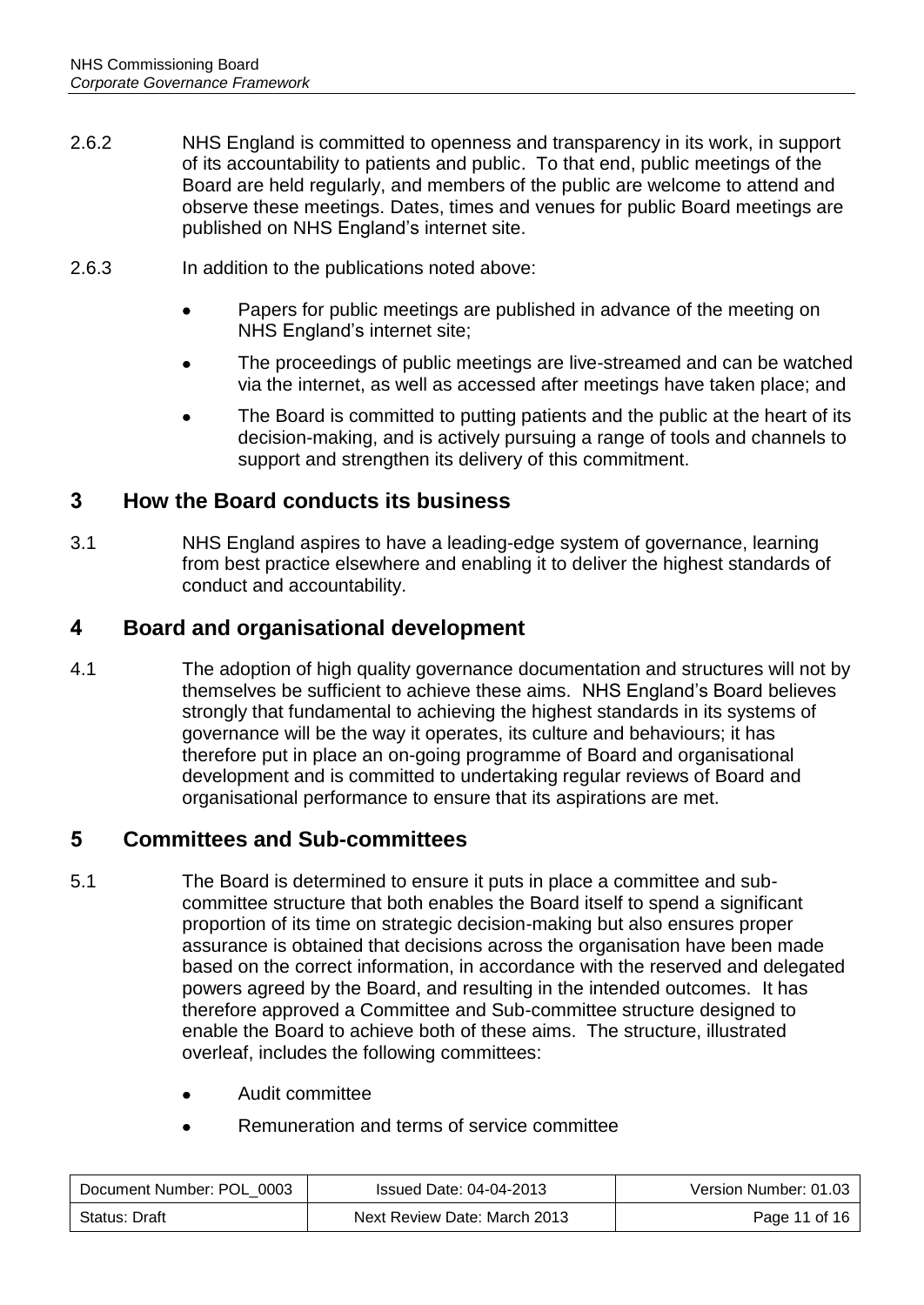- Directly commissioned services committee
- Commissioning support committee  $\bullet$
- Quality and clinical risk committee
- Finance and investment committee
- Procurement controls committee
- 5.2 A range of sub-committees have also been agreed, including a Clinical priorities advisory group, Sub-committees for each of the directly commissioned service areas, a Patient safety steering group and Safety boards.
- 5.3 From time to time, the Board may also agree to establish task and finish groups to lead in particular areas of its interest.
- 5.4 An Executive team of national directors supports the chief executive in ensuring the organisation meets its objectives and in overseeing the proper discharge of the functions delegated to the national directors and other designated officers. Oversight of the single operating model across England is further provided through an Operations executive chaired by the chief operating officer.
- 5.5 Full details of each Committee or Sub-committee's role and responsibilities, as well as accountability arrangements, are detailed in their respective Terms of Reference.



| Document Number: POL 0003 | Issued Date: 04-04-2013      | Version Number: 01.03 |
|---------------------------|------------------------------|-----------------------|
| Status: Draft             | Next Review Date: March 2013 | Page 12 of 16         |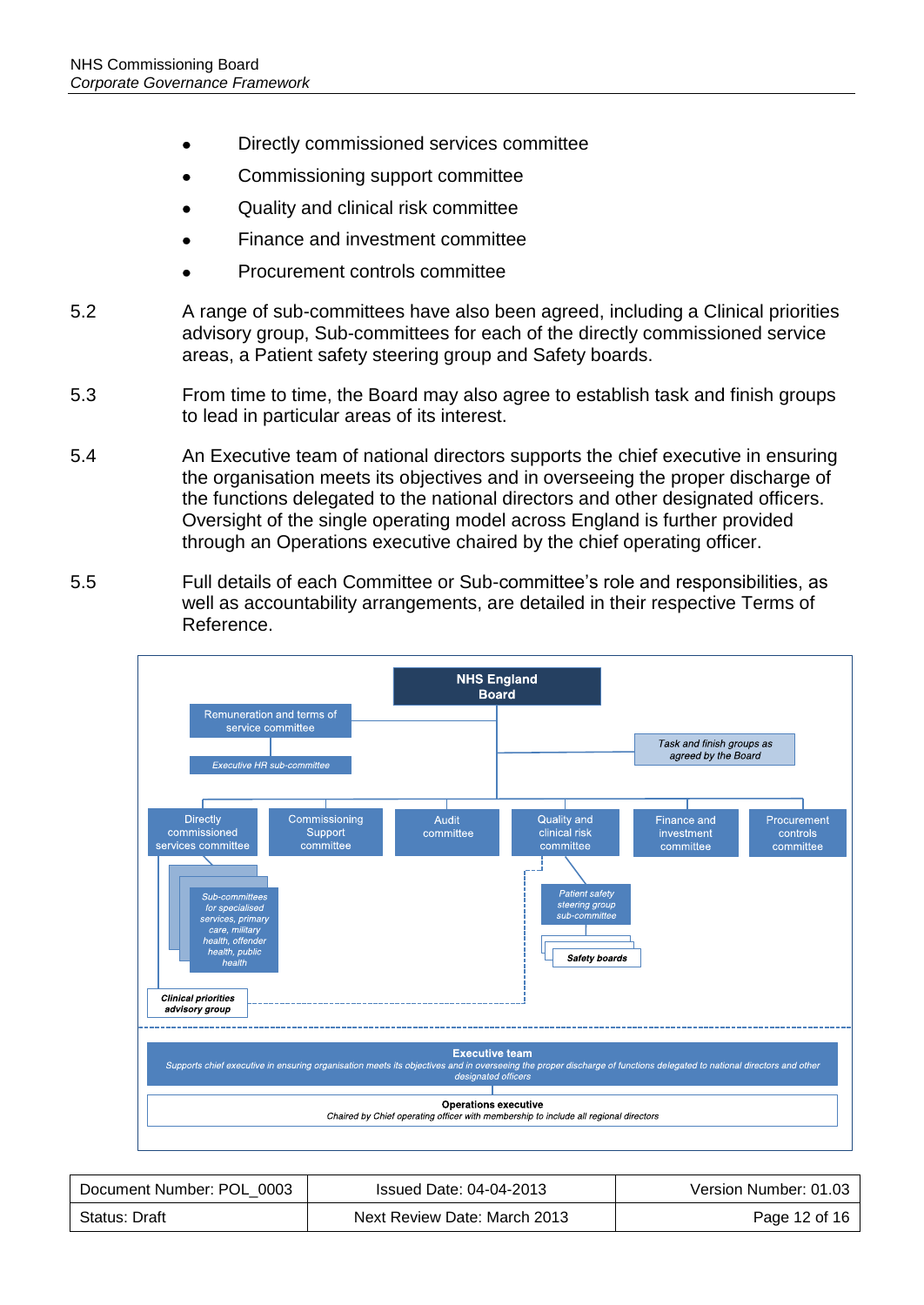# <span id="page-18-0"></span>**6 Distribution & Implementation**

#### 6.1 **Distribution Plan**

6.1.1 This document will be made available to all Officers via NHS England's internet site and a global notice will be sent to all Officers notifying them of the release of this document.

### 6.2 **Training Plan**

6.2.1 A training needs analysis will be undertaken with Officers affected by this document. Based on the findings of that analysis appropriate training and guidance will be provided to Officers as necessary.

# <span id="page-18-1"></span>**7 Monitoring**

#### 7.1 **Compliance**

- 7.1.1 Compliance with this document will be monitored via an annual review and update for Board approval.
- 7.1.2 The National Director: Policy, in conjunction with the Board Secretary, is responsible for the monitoring, revision and updating of this document.

#### 7.2 **Equality Impact Assessment**

- 7.2.1 This document forms part of NHS CB's commitment to create a positive culture of respect for all staff and service users. The intention is to identify, remove or minimise discriminatory practice in relation to the protected characteristics (race, disability, gender, sexual orientation, age, religious or other belief, marriage and civil partnership, gender reassignment and pregnancy and maternity), as well as to promote positive practice and value the diversity of all individuals and communities.
- 7.2.2 As part of its development this document and its impact on equality has been analysed and no detriment identified.

| Document Number: POL 0003 | Issued Date: 04-04-2013      | Version Number: 01.03 |
|---------------------------|------------------------------|-----------------------|
| Status: Draft             | Next Review Date: March 2013 | Page 13 of 16         |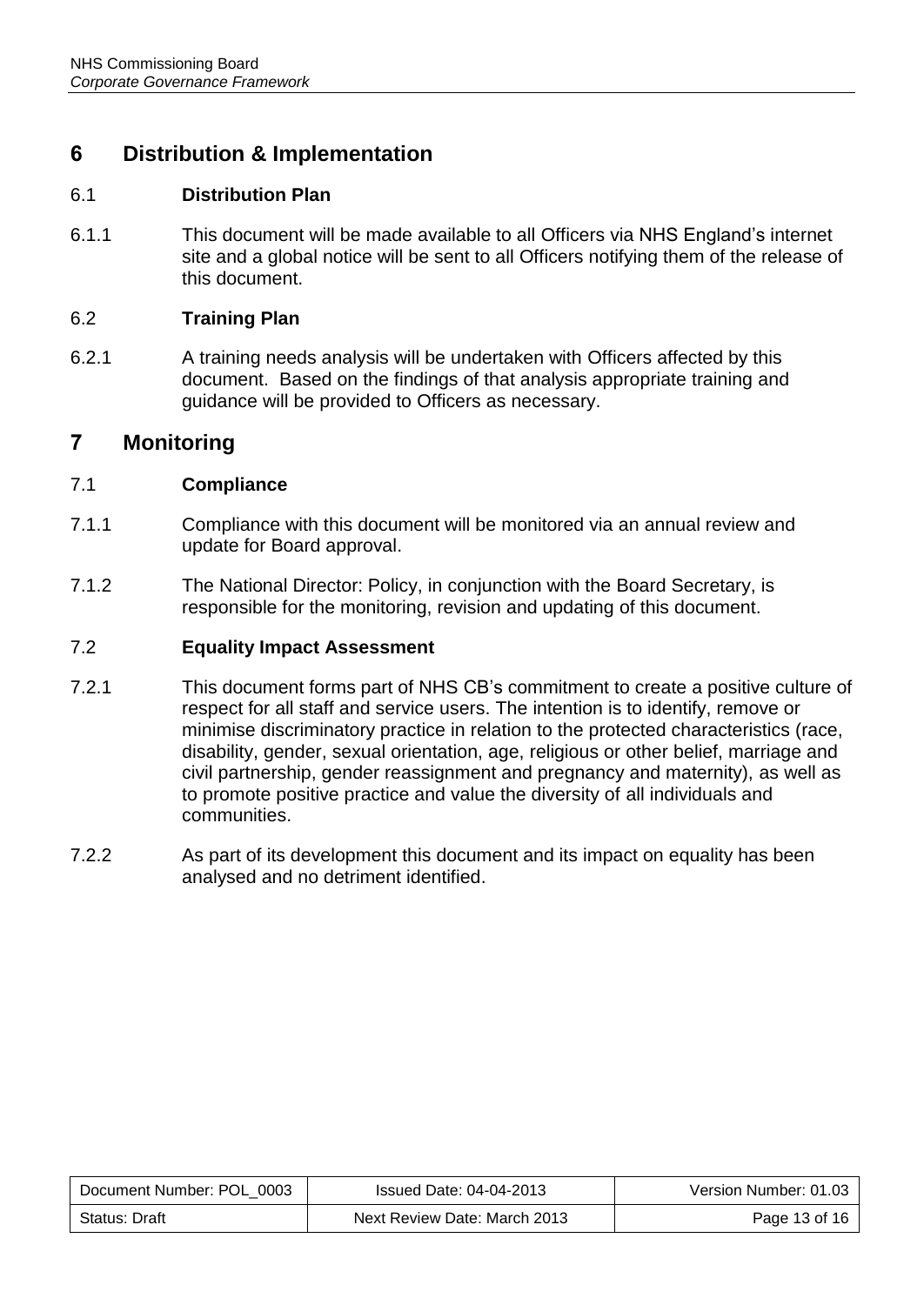# <span id="page-19-0"></span>**8 Associated Documentation**

- 8.1 POL 0001: Standing Orders
- 8.2 FIN\_0001: Standing Financial Instructions
- 8.3 POL\_0002: Reservation of Powers to the Board & Delegation of Powers
- 8.4 POL\_0004: Standards of Business Conduct
- 8.5 POL\_0100: Audit Committee Terms of Reference
- 8.6 POL\_0101: Remuneration & Terms of Service Committee Terms of Reference
- 8.7 POL 0102: Trust & Charitable Funds Committee Terms of Reference
- 8.8 POL 0103: Finance & Investment Committee Terms of Reference
- 8.9 POL\_0104: Quality & Clinical Risk Committee Terms of Reference
- 8.10 POL\_0105: Procurement Controls Committee Terms of Reference
- 8.11 POL\_0106 Commissioning Support Committee Terms of Reference
- 8.12 POL\_0107 Directly Commissioned Services Committee Terms of Reference
- 8.13 POL\_0200 Executive HR Sub-committee Terms of Reference
- 8.14 POL\_0201 Patient Safety Steering Group Sub-committee Terms of Reference
- 8.15 POL\_1001: Development & Approval of Policy & Procedure Documents: Policy & Corporate Procedures

| Document Number: POL 0003 | Issued Date: 04-04-2013      | Version Number: 01.03 |
|---------------------------|------------------------------|-----------------------|
| Status: Draft             | Next Review Date: March 2013 | Page 14 of 16         |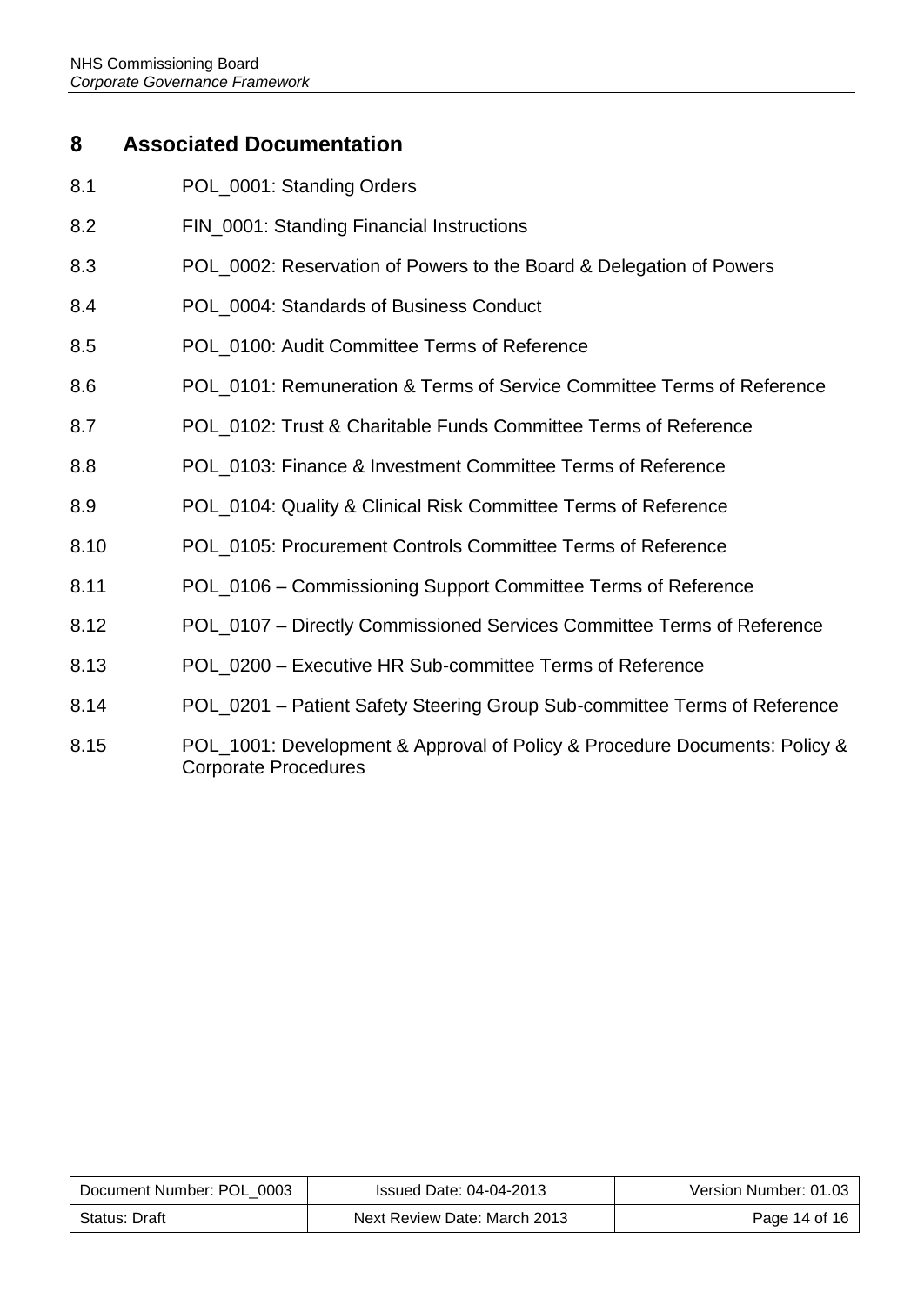# <span id="page-20-0"></span>**Appendix 1 Version Control Tracker**

| Version<br><b>Number</b> | Date       | <b>Author Title</b>                | <b>Status</b>   | Comment/Reason for Issue/Approving Body |
|--------------------------|------------|------------------------------------|-----------------|-----------------------------------------|
| V01.00                   | 01-10-2012 | <b>Board Secretary</b>             | Approved        | National Director: Policy               |
| V01.01                   | 03-04-2013 | Head of Assurance &<br>Procurement | Draft           | <b>Annual Review</b>                    |
| V <sub>01.02</sub>       | 04-04-2013 | Head of Assurance &<br>Procurement | Draft           | <b>Draft Updated for Comments</b>       |
| V <sub>01.03</sub>       | 04-04-2013 | Head of Assurance &<br>Procurement | Draft           | <b>Draft Updated for Comments</b>       |
| V <sub>02.00</sub>       | 04-04-2013 | <b>Board Secretary</b>             | For<br>approval | Final draft for Board approval          |

| Document Number: POL 0003 | <b>Issued Date: 04-04-2013</b> | Version Number: 01.03 |
|---------------------------|--------------------------------|-----------------------|
| Status: Draft             | Next Review Date: March 2013   | Page 15 of 16         |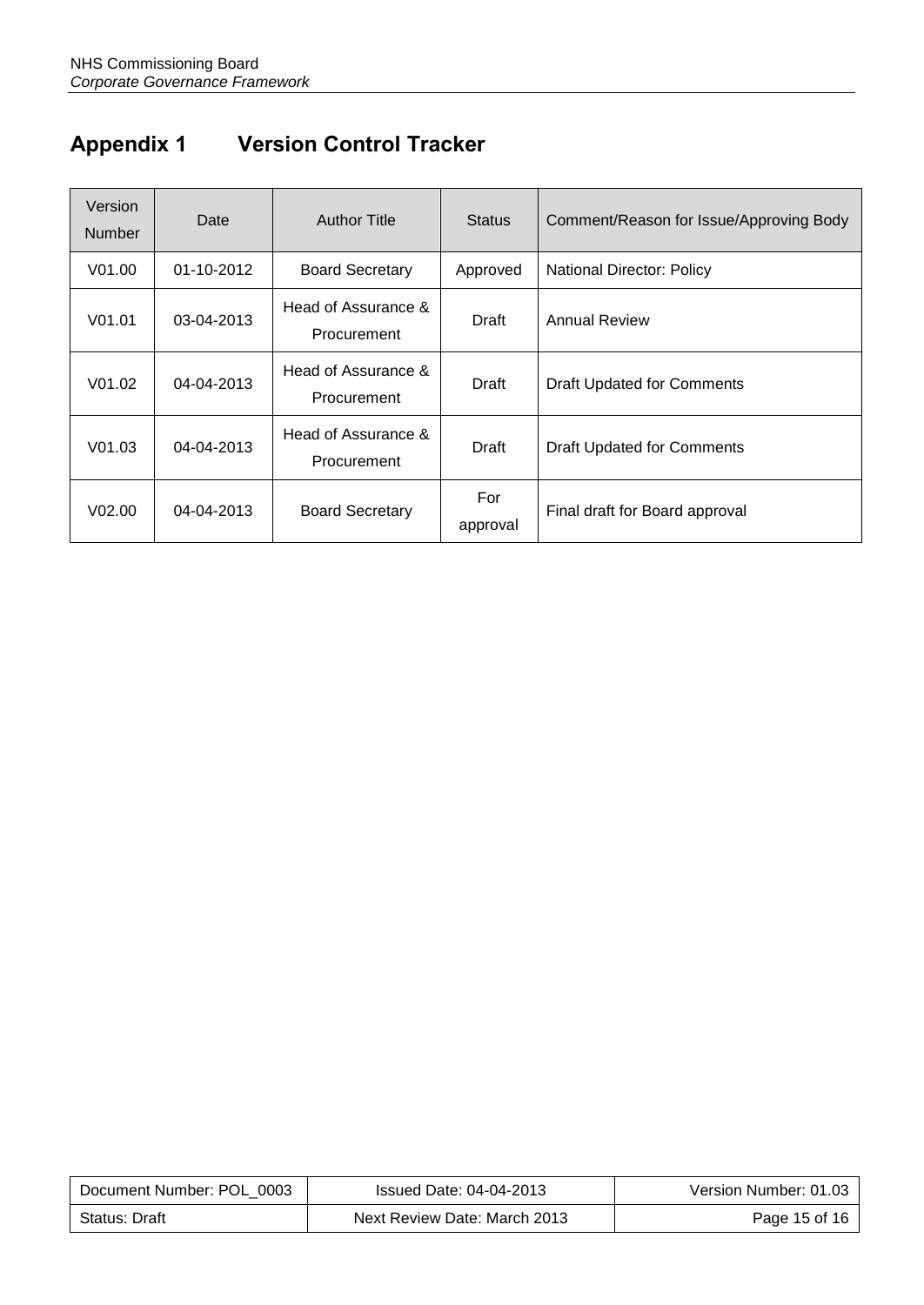© NHS Commissioning Board 2013 First published 12 April 2013 Published in electronic format only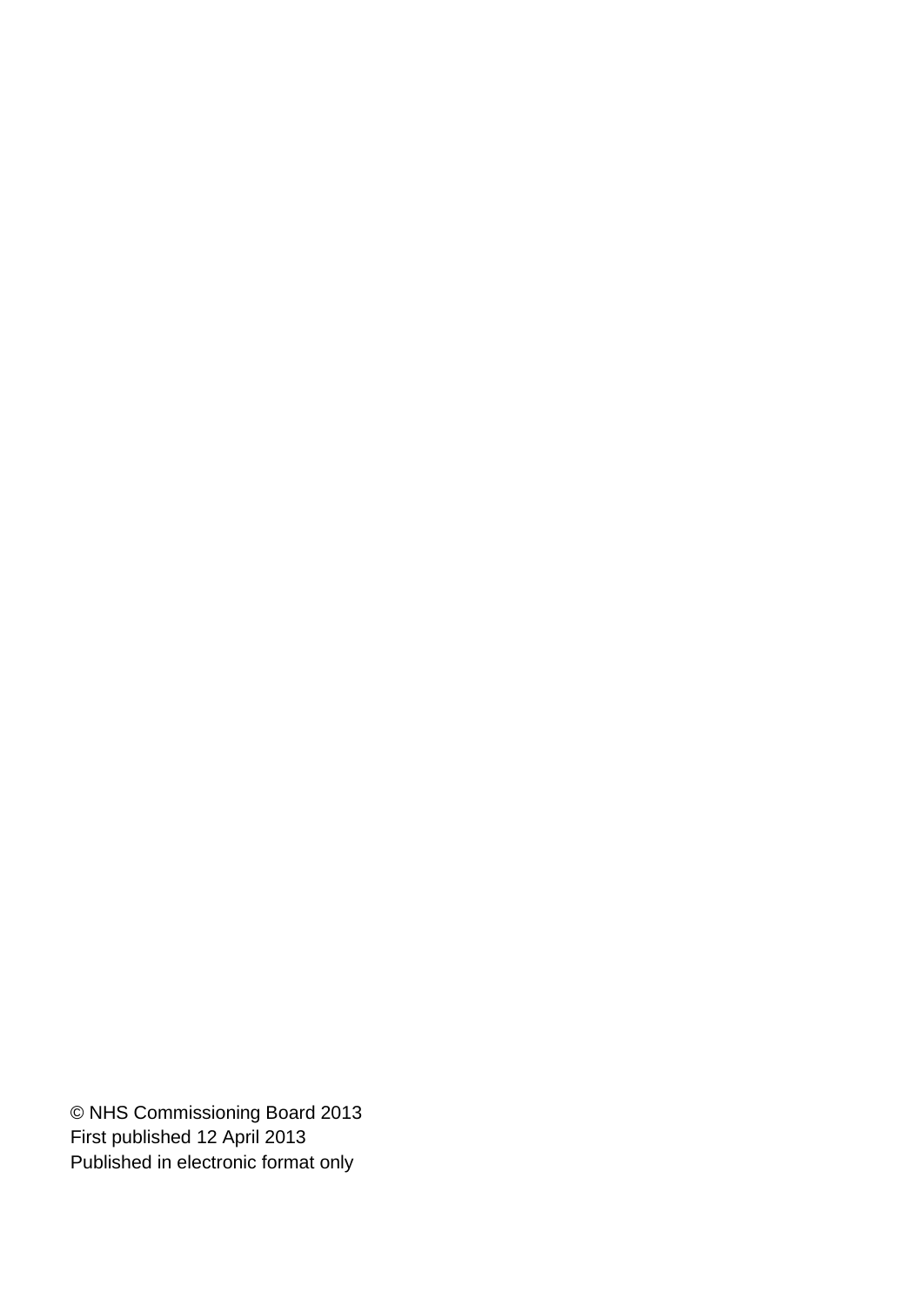# **Annex 2**

# **NHS England Corporate policies update – April 2013**

|                                                                                                                                                                                                                                        | New policies available for immediate adoption                                                                                                                                                                                                                                                                                                                                                                                                                                                                                                                                                                                                                                                                         |
|----------------------------------------------------------------------------------------------------------------------------------------------------------------------------------------------------------------------------------------|-----------------------------------------------------------------------------------------------------------------------------------------------------------------------------------------------------------------------------------------------------------------------------------------------------------------------------------------------------------------------------------------------------------------------------------------------------------------------------------------------------------------------------------------------------------------------------------------------------------------------------------------------------------------------------------------------------------------------|
|                                                                                                                                                                                                                                        | <b>Corporate, Governance and HR:</b>                                                                                                                                                                                                                                                                                                                                                                                                                                                                                                                                                                                                                                                                                  |
| $\bullet$<br>$\bullet$<br>$\bullet$<br>$\bullet$<br>$\bullet$<br>$\bullet$<br>$\bullet$<br>$\bullet$<br>$\bullet$<br>$\bullet$<br>$\bullet$<br>$\bullet$<br>$\bullet$<br>$\bullet$<br>$\bullet$<br>$\bullet$<br>$\bullet$<br>$\bullet$ | Development and approval of policy procedure document policy<br>Reservation of powers to the Board and delegation of powers<br>Updated Internet guidance on complaints to NHS England (interim measure in lieu of<br>fully assured new Complaints policy)<br>Social media<br>Recruitment and selection<br>Secondment policy<br>Poor weather arrangements<br>Lease car<br>Childcare voucher policy and procedure<br>Flexible working<br>Leave policy<br>Annual season ticket loan policy and procedure<br>Hot desk policy<br>Records management<br>Data protection<br>Confidentiality<br>Information sharing<br>IT - Corporate information security policy (CIS)<br>• Acceptable use guidance<br>• Encryption guidance |
| ٠                                                                                                                                                                                                                                      | Email guidance<br>$\bullet$<br><b>Primary Care</b><br>Performance management                                                                                                                                                                                                                                                                                                                                                                                                                                                                                                                                                                                                                                          |
| $\bullet$                                                                                                                                                                                                                              | <b>Managing Safety Alerts</b><br>Individual performance concern policy and procedure                                                                                                                                                                                                                                                                                                                                                                                                                                                                                                                                                                                                                                  |
|                                                                                                                                                                                                                                        | <b>Medical Policies</b><br>Contract management processes (GMS)<br><b>Closed lists</b><br>Application to close a branch practice, patient consultation/engagement and decision<br>making process<br>Managing contracting variation<br>Conversion of PMS to GMS<br>Managing Time limited contracts<br>Management of death in service<br>Policy on list cleansing<br>Patient assignment<br><b>Branch closure</b>                                                                                                                                                                                                                                                                                                         |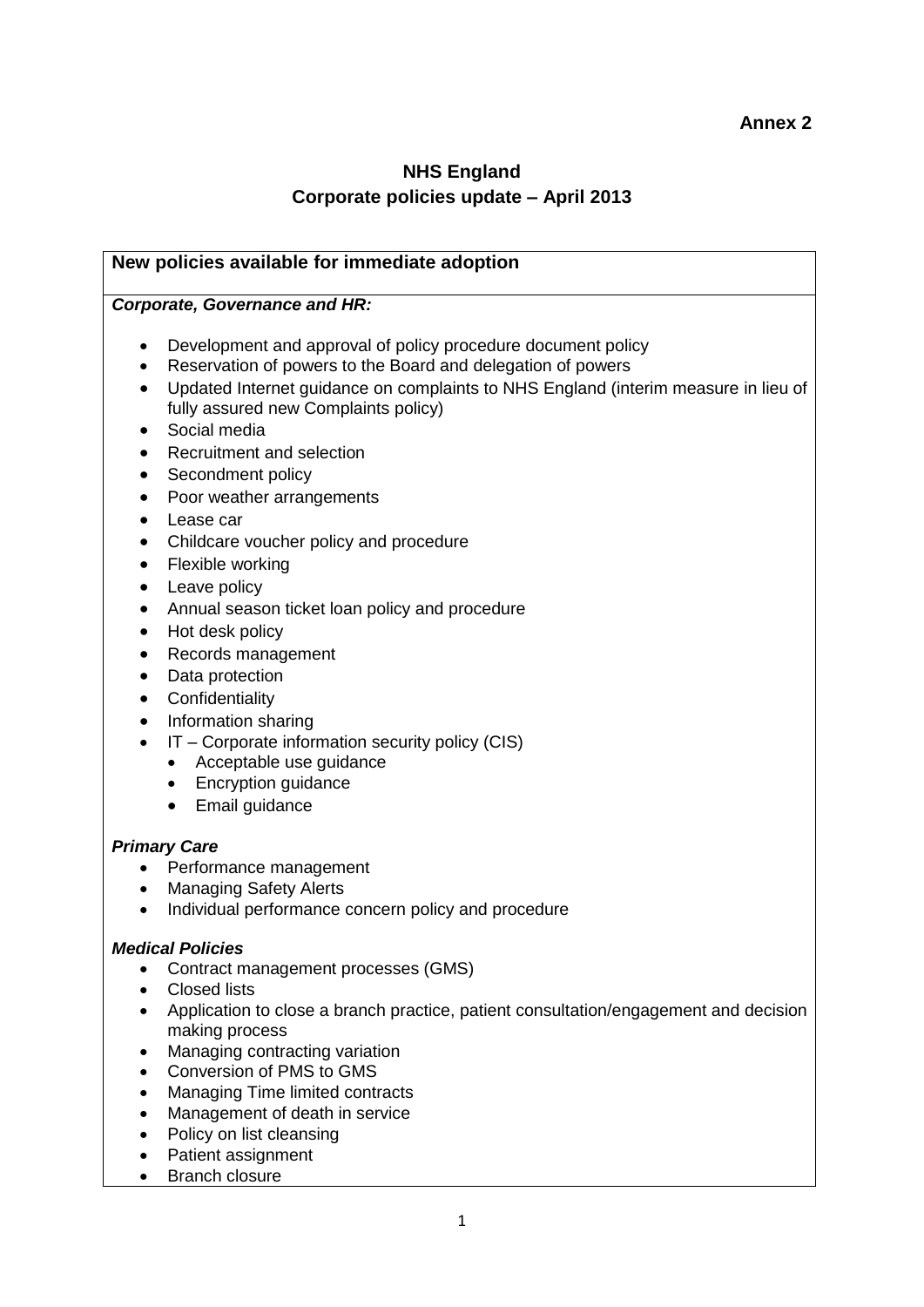- Tackling list inflation
- Managing disputes
- Managing alerts
- Managing branch closure

#### *Eye Health Policies*

- Approving the suitability of premises, equipment and record keeping facilities for mandatory general ophthalmic service contractors
- Managing new contract applications
- Contract management process
- Identification, management and support of primary care practitioners whose performance gives cause for concern (subject to passing of regulations)

#### *Pharmacy Policies*

- Managing contract variations
- Contract management
- Managing applications rurality

#### *Dental Policies*

- Conversion PDS to GDS
- Incorporation (ending of contracts: transfer/partnership arrangements/ retirements
- Contract variations
- Mid-year, end-year review

#### **Existing policies refreshed for immediate adoption**

- Standing orders
- Standing financial instructions
- Disciplinary
- **•** Grievance
- Attendance
- Respect in the workplace
- Capability
- Partnership agreements (unchanged)
- CCG authorisation policies and agreements (unchanged)
- Health and Safety (with Disability Discrimination update requested by the Board)
- Information governance
- Freedom Of Information

#### **Existing policies currently being refreshed and scheduled for assurance and adoption between April and June 2013**

- Standards of business conduct
- Risk management strategy and policy
- Business continuity